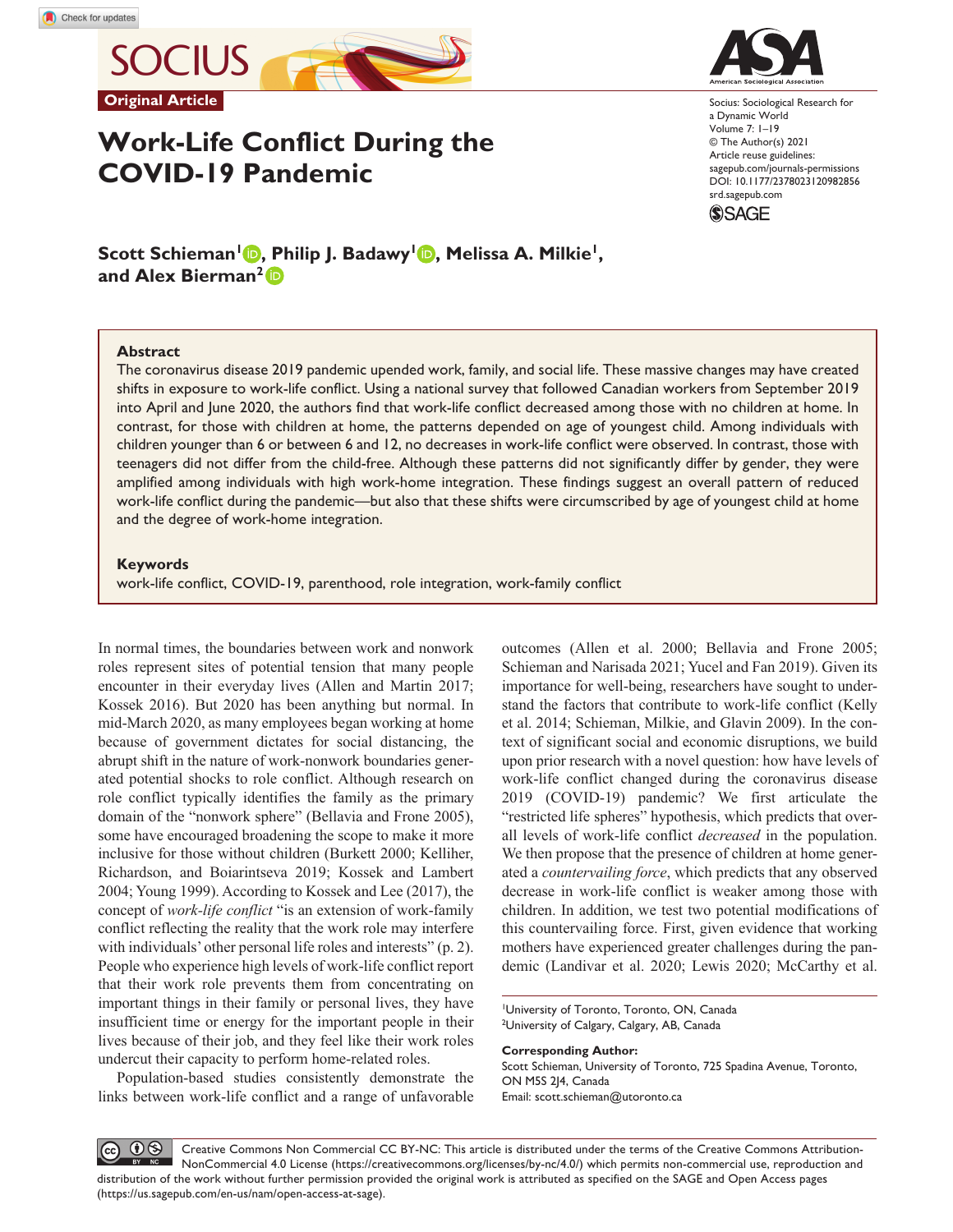2020; Qian and Fuller 2020; Rudolph et al. 2020), we expect children, especially younger ones, to have the strongest countervailing force for employed mothers compared with others. Second, given theory and prior evidence about the importance of "extreme work-home integration" (e.g., Allen, Cho, and Meier 2014), we expect an amplified countervailing force among those with greater work-home integration. To test these hypotheses, we analyze data from the Canadian Quality of Work and Economic Life Study (C-QWELS). In September 2019, we collected data from a nationally representative sample of workers to profile the quality of work and economic life—not anticipating a worldwide pandemic. Then, during a pivotal period of shocks to the economy, work, school and daycare arrangements, and restrictions on social life, we repeated the survey in April and June 2020.

# **Theoretical Framework and Hypotheses**

# *Restricted Life Spheres*

The restricted life spheres hypothesis is based on the idea that because of social distancing and shelter-in-place orders, the "life" side of the work-life equation became severely restricted by April 2020, and this might have reduced overall levels of work-life conflict in the population. As governments implemented virus mitigation strategies, public gatherings were prohibited, stay-at-home orders emerged, and many workers were required to shift to remote work (Government of Canada 2020). For example, central Canada closed nonessential work on March 24, the prairie provinces started closing between March 23 and April 1, the west coast ordered some types of businesses to close on March 26, Atlantic Canada started closing between March 18 and March 26, and northern Canada began closing on March 18. With the closing or limited access to restaurants, gyms, movie theatres, and other sites of social engagement, and the restrictions on in-person gatherings with friends and family outside the household, the parameters of "personal life" abruptly narrowed, and most social interactions migrated online or via phone. No other societal shock, at least in recent memory, has produced such sweeping restrictions on the scope of individuals' personal and social lives (Stainback, Hearne, and Trieu 2020). It is plausible that this translated into a simultaneous reduction of the risk that one's work role could compete with the time, energy, and attention demands of one's personal life. During the early months of the pandemic, there was simply less "life" for work to interfere with, at least outside the home, and this likely generalized broadly in the population. Taken together, these ideas provide the basis for the following hypothesis:

The *restricted life spheres* hypothesis: overall levels of work-life conflict decreased during the early months of the COVID-19 pandemic.

# *The Countervailing Force of Children Living at Home*

Widespread "stay-at-home" requirements restricted the elements of *nonwork* to a narrower range of the *home* sphere. The restricted life spheres hypothesis refers to a limit on life outside the home during the pandemic; inside the home, however, children represent a potent countervailing force. As Williams (2020) contended, the pandemic has amplified a social cleavage: "Today, a key divide is between parents and non-parents." From this, we would expect the restricted life spheres view to have manifested differently among workers with children at home compared with the child-free. For example, schools across Canada closed in mid-March 2020, and most remained closed for the school year, with a few exceptions across provinces. Quebec reopened most elementary schools in mid-May, and British Columbia, Manitoba, and Prince Edward Island all reopened schools at the beginning of June in some capacity, either part-time, combining in-person and virtual learning, or scheduling online meetings with teachers (Ho 2020; Juric 2020; Reimer and Blunt 2020). When schools and daycare centers closed, the family-related needs on the life side of the work-life ledger altered significantly for many workers. It is therefore plausible that despite the broader restrictions on personal life outside the home, countervailing demands associated with children inside the home became more pronounced because of childcare and related domestic needs. Moreover, the veracity of this prediction likely depends on the ages of children, with younger children requiring greater care and supervision. Given that daycare centers and schools that normally provided care and education to children during work times shut down, additional duties were abruptly thrust upon parents.

The seminal works of Kahn et al. (1964) and Greenhaus and Beutell (1985) provide conceptual guideposts for the *countervailing force* hypothesis. For example, Kahn et al. (1964) defined interrole conflict as the "simultaneous occurrence of two (or more) sets of pressures such that compliance with one would make more difficult compliance with the other" (p. 19). This definition underscores the specific requirement for pressures stemming from both work and nonwork sources to generate work-life conflict. Likewise, Greenhaus and Beutell's (1985) classic piece on interrole conflict urged researchers to examine the simultaneous pressures that arise from different roles to produce work-life conflict. Their compelling illustration supports the divergent predictions for those with children compared with the child-free:

Imagine an employee who puts in long and stressful hours in his or her job. In an objective sense, the person's work activities may interfere with his or her participation in family activities. However, *if there is no strong pressure to participate in family activities* [italics added], the person is not likely to experience conflict between work and family roles. (p. 82)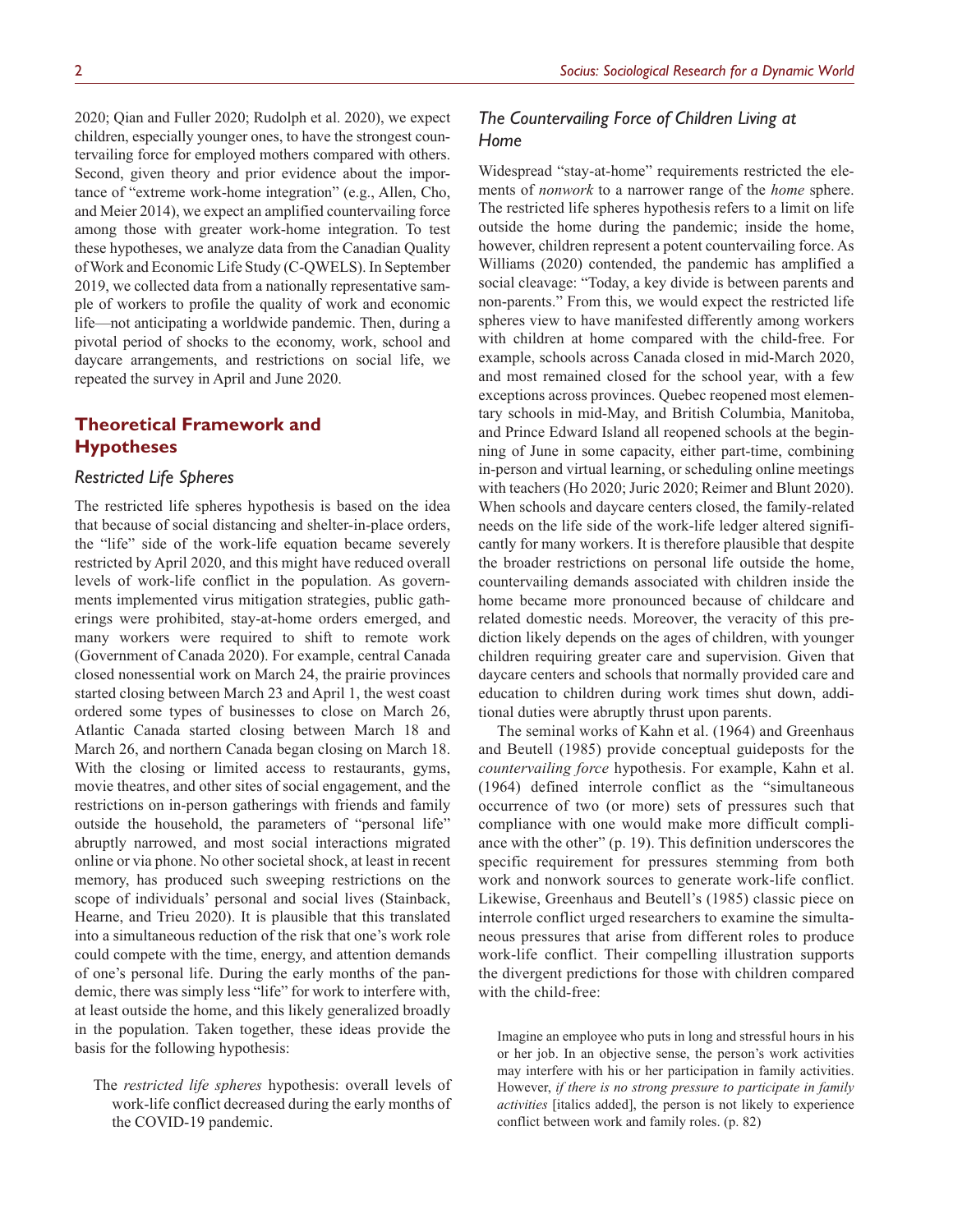The restricted life spheres hypothesis focuses on the "personal life" side of the work-life conflict formulation, but the existence of family-related expectations and obligations is central to the kinds of demands that predict worklife conflict (Greenhaus and Beutell 1985). Roughly 35 years after these ideas were first introduced, the COVID-19 pandemic presents an extraordinary opportunity to test these underlying conceptual distinctions. Although one's *personal* life might have been restricted during the pandemic, the *family* side of the work-life equation became more burdensome, particularly for parents who had to attend to new demands of organizing or overseeing educational content for children and managing daily care that schools or daycares had covered prior to the pandemic (Qian and Fuller 2020). These ideas inspire the following hypothesis:

The *children–as–countervailing force* hypothesis: the presence of children at home, especially younger ones, will weaken (or reverse) the decrease in work-life conflict that is predicted by the restricted life spheres hypothesis.

# *Countervailing Force Contingencies: Gender and Work-Home Integration*

We propose two potential modifications of the countervailing force hypothesis on the basis of (1) variations between women and men and (2) the level of work-home integration. Both posit differential degrees of decreased work-life conflict associated with having children at home.

*Gender.* The focus on care and supervision of children in the household motivates the consideration of potentially divergent dynamics among women and men. There are several reasons to expect that the countervailing force hypothesis might be more applicable to women. According to Blair-Loy (2003), "As an ideal type, the family devotion schema assigns primary responsibility for home and family to women" (p. 6). The family devotion schema aligns with Hays' (1996) concept of "intensive mothering," which also describes women's primary dedication to the family sphere and, more specifically, caregiving responsibilities associated with raising children. In contrast, paid work has traditionally been the central domain for men, with their dedication to the "good provider" role enacted in that sphere (Christiansen and Palkovitz 2001; Coltrane 1996; Moen and Roehling 2005). Despite some societal shifts, traditional gendered orientations regarding the care of children seem to endure (Collins 2020; Dernberger and Pepin 2020), particularly in the face of workplace constraints (Pedulla and Thébaud 2015). From this more traditional gendered lens, we would therefore expect employed mothers to prioritize family-related roles over the work role, especially during a period of elevated childcare needs at home (Qian and Fuller 2020).

The family devotion schema, however, does not exist in isolation. Blair-Loy (2003) also observed that many women experience the pull of the work devotion schema, which "demands that one give an immense time commitment and strong emotional allegiance to one's firm or career" (p. 7). Working mothers navigate both family and work devotion schemas, recognizing the potential penalties for reducing workload or signaling deficits in work commitment in order to attend to family-related obligations (Cech and O'Connor 2017; O'Connor and Cech 2018; Padavic and Reskin 2002; Williams, Blair-Loy, and Berdahl 2013). To avoid or minimize such penalties, working mothers may integrate roles in ways that allow greater role permeability to complete unfinished work tasks or to get ahead in one's job (Blair-Loy 2003; Sayer 2007). Offer and Schneider (2011) underscored the gendered complications: "Normative expectations require mothers in contemporary society to fulfill multiple roles as both wage earners and primary caregivers for their family, which presents them with contradictory ideological pressures" (p. 814). Competing work and family devotions therefore create the conditions that generate more interrole conflict among women (Collins 2020). In the context of restrictions on schooling and daycare during the pandemic, care-related needs for children increased (Qian and Fuller 2020), amplifying the salience of the family devotion schema. Collectively, these ideas predict that elevated worklife conflict during the pandemic might have intensified more among working mothers because the care of children, especially younger children, dramatically increased.

The *gendered competing devotions* hypothesis: the presence of children at home, especially younger ones, will weaken (or reverse) the decrease in work-life conflict more strongly among women compared with men.

An alternative view derives from recent scholarship that emphasizes cultural shifts toward a more egalitarian division of family work (Bianchi, Robinson, and Milkie 2006; Milkie et al. 2002). Fathers in Canada have increased their contributions to parenting-related activities over recent decades (Guppy, Sakumoto, and Wilkes 2019; Houle, Turcotte, and Wendt 2017; also see Craig and Churchill 2020). Although the degree of the shift remains unclear, Canadian mothers still engage in more childcare activities than fathers (Ball and Daly 2012; Houle et al. 2017; Marshall 2011; Moyser and Burlock 2018). However, a study of 1,234 Canadian parents during the pandemic revealed patterns that are relevant to our countervailing forces hypothesis:

As life became more home-centered in spring 2020 compared to any time in the past several generations, the amount of domestic labor increased. In general, the gendered division of household labor appears to have inched toward greater equality during this early period of quarantine, remote work, remote schooling, and social distancing. Our analyses suggest that, at least initially, a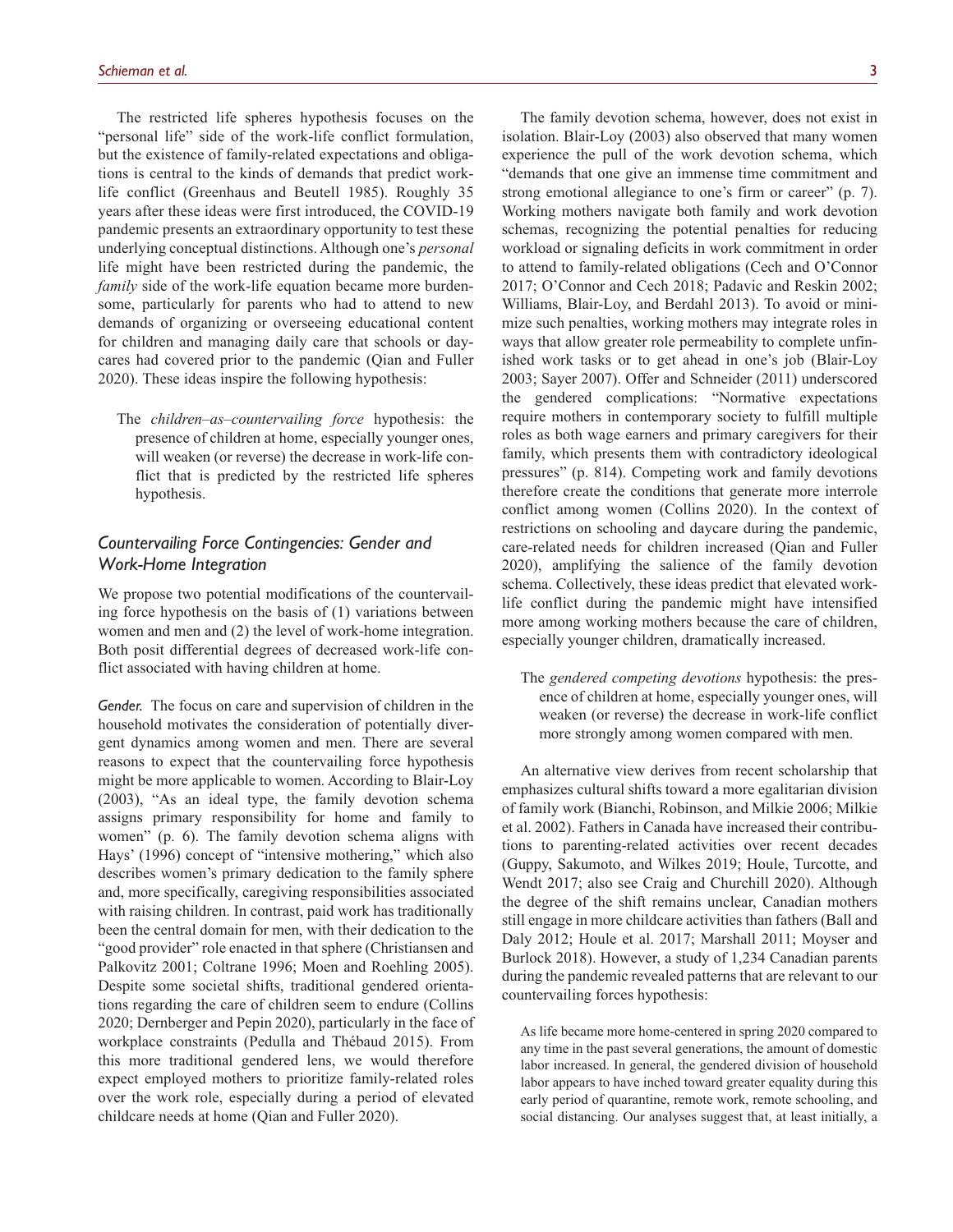regression toward less domestic equality among parents was not the case in Canada. In fact, it appears that *many Canadian fathers increased their involvement in domestic labor and comparatively few decreased their share* [italics added]. (Shafer, Scheibling, and Milkie 2020:21)

Although both mothers and fathers reported that fathers were doing more compared with prepandemic times, the authors also cautioned about "significant and sizable" disparities in perceptions about men's contributions (Carlson, Petts, and Pepin 2020; Dyer, Day, and Harper 2014). Collectively, claims of a more egalitarian division of household labor in Canada, especially during the early months of the pandemic, inspire the following hypothesis:

The *egalitarian competing devotions* hypothesis: the presence of children at home, especially younger ones, will weaken (or reverse) the decrease in work-life conflict similarly among both women and men.

*Work-Home Integration.* Societal shifts during the COVID-19 pandemic reconfigured the boundaries between work and nonwork for many workers (Rudolph et al. 2020). This reconfigured work-home boundary motivates our consideration of *work-home integration* as another potential moderator of the countervailing force hypothesis. We predict that high work-home integration will amplify the countervailing force of children at home during the pandemic. The rationale for this view derives from border and boundary theories' characterization of the work-family boundary as a continuum of complete segmentation to complete integration (Ashforth, Kreiner, and Fugate 2000; Clark 2000; Nippert-Eng 1996). With high segmentation, work is performed away from home at a fixed location; spatial and temporal boundaries reflect the distinctiveness of the domains, with arrangements more akin to the "separate spheres" depiction of work and home roles as having different (often competing) expectations and responsibilities (Coontz 1992). Conversely, with high work-home integration, there is little distinction between roles, especially in the location and timing of work- and familyrelated role enactments.

Work-home integration increases *role permeability*, which entails "the degree to which a role allows one to be physically located in the role's domain but psychologically and/or behaviorally involved in another role" (Ashforth et al. 2000:474). Although integration might ease transitions between roles, thereby relaxing boundaries and facilitating border crossing (Clark 2000; Olson-Buchanan and Boswell 2006), the role permeability associated with it does not translate into *less* interrole conflict. In fact, role theory posits that individuals should keep roles separate as "the optimal means for successfully enacting multiple roles" (Dumas and Sanchez-Burks 2015:809). As the theory suggests, having dedicated temporal and spatial perimeters around work is

crucial to minimizing interrole conflict (Ashforth et al. 2000; Kahn et al. 1964).<sup>1</sup>

But this boundary management strategy of segmentation is complicated for individuals whose work-home arrangements exemplify extreme integration and permeability, raising the risk for interrole distractions (Hill et al. 1998; Rau and Hyland 2002). From a "role responsibility management" perspective, the individual who regularly performs work-related activities at home must manage the demands of different roles and enact strategies to allocate time and attention to adequately perform divergent role tasks (Dumas and Sanchez-Burks 2015). Although some scholarship on boundary management strategies underlines individuals' personal decisions or preferences to integrate or segment (Kossek, Lautsch, and Eaton 2006; Kossek, Noe, and DeMarr 1999), individual choice about the extent and timing of work-home role integration might have been structurally constrained during the early months of the pandemic (Gallacher and Hossain 2020; Messacar, Morrissette, and Deng 2020; Schieman and Badawy 2020). Among workers with high work-home integration, the needs of work and children overlapped completely in time and space. As schools and daycare centers closed, and the care and education of children shifted to the home sphere (Johnstone 2020), enacting work and family roles during the pandemic may have exacerbated competing work-family role pressures among those with children at home (Dizik 2020; Thomason and Williams 2020). In other words, high work-home integration might have intensified the experience of workers with children at home, especially younger children, who are more dependent and require greater supervision than more autonomous teenagers (Allen and Finkelstein 2014; Bedeian, Burke, and Moffett 1988; Erickson, Martinengo, and Hill 2010; Qian and Fuller 2020). Collectively, the implications of high work-home integration for role permeability motivate the following modification to the countervailing force hypothesis:

The *role integration-amplification* hypothesis: the presence of children at home, especially younger children, will weaken (or reverse) the decrease in work-life conflict more strongly among those with high work-home role integration.

### **Methods**

### *Samples*

To test our hypotheses, we analyze data from a nationally representative sample of Canadian workers from the

<sup>&</sup>lt;sup>1</sup>As Clark (2000) observed, however, "Though integration has intuitive appeal as the most 'balanced' approach to work and home lives, in actuality there is no one desirable state of integration or segmentation" (p. 755).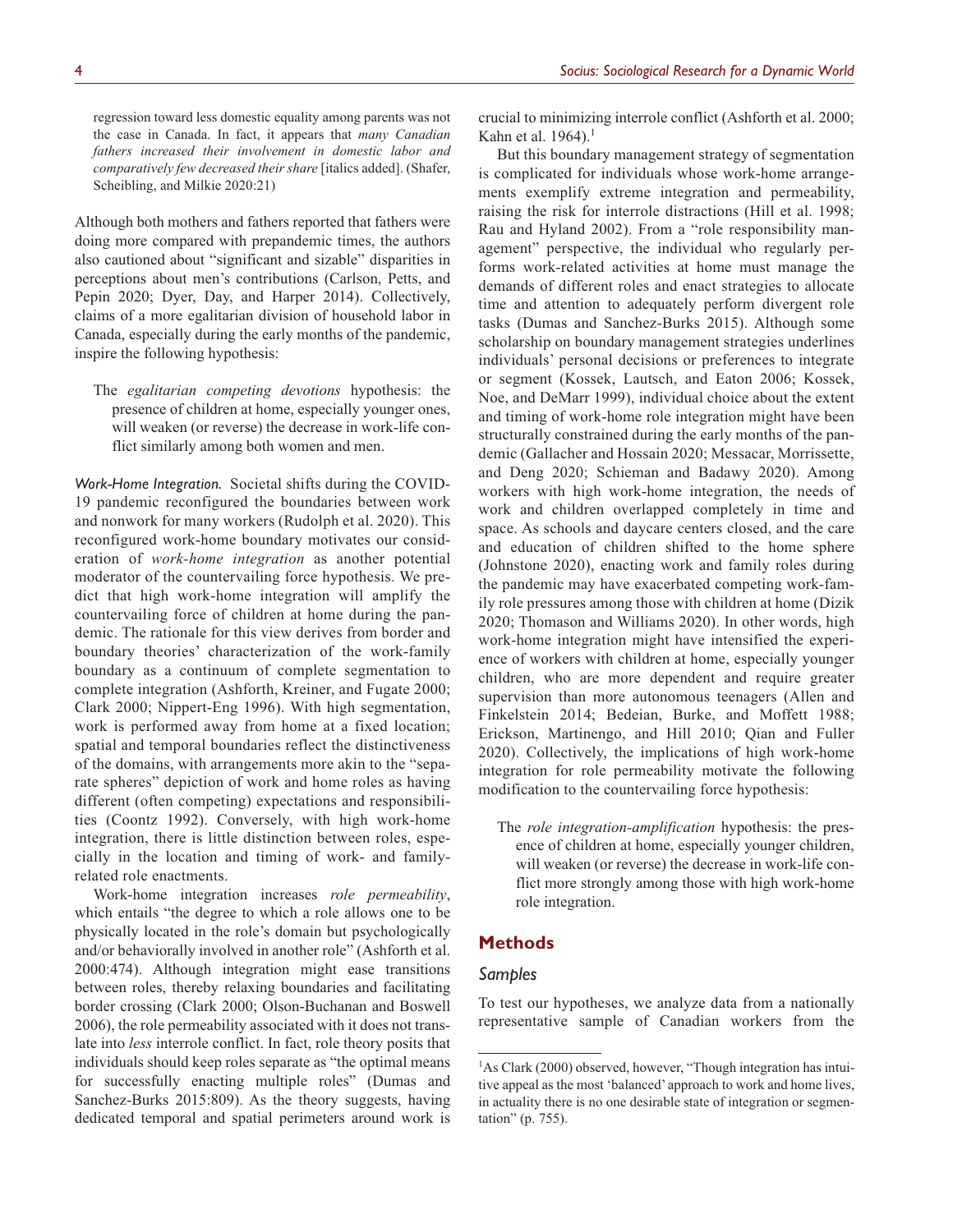C-QWELS. The first online survey was fielded from September 19 to September 24, 2019 (*n* = 2,524). We then followed up with these same study participants from April 17 to April 23, 2020, and then once again from June 17 to June 23, 2020. All study participants are members of the Angus Reid Forum (ARF), a built and managed panel of Canadians who have agreed to participate in research. Panel participants are recruited through a variety of online and offline channels, extensively profiled, and measured to ensure accurate representation of the diversity across Canada's adult population (<http://angusreid.org>).2

Sample selection for the present study started with creating a balanced sample matrix of the Canadian population. A randomized sample of ARF members was selected in September 2019 to match this matrix to ensure a broadly representative sample, for which the response rate was 42 percent, with a sample size of 2,524.<sup>3</sup> Of these study participants, 1,869 (74 percent) were successfully retained for the April recontact, and 1,843 (73 percent) were successfully retained for the June recontact. Analytic methods described later address sample attrition and selection on the basis of employment in subsequent waves and also adjust analyses for repeated observations of the same individuals. We weighted all findings by gender, age, education, and region according to the most recent census data for September 2019 to ensure broad representation of working Canadians. Appendix Table A1 reports the descriptive statistics.

### *Measures*

Work-life conflict was measured at each wave using three questions that have appeared in the National Study of the Changing Workforce to measure work-life conflict in the past month (O'Connor and Cech 2018; Voydanoff 2004; Yucel 2019): "How often did your job keep you from concentrating on important things in your family or personal life?" "How often did you not have enough time or energy for the important people in your life because of your job?" and "How often did your work keep you from doing as

good a job at home as you could?" Response choices are coded as follows:  $1 =$  "never,"  $2 =$  "rarely,"  $3 =$  "sometimes,"  $4 =$  "often," and  $5 =$  "very often." We averaged the responses to create the index (SEP $\alpha$  = .90, APR $\alpha$  = .91,  $JUN\alpha = .91$ .<sup>4</sup>

Age of youngest child living at home is measured at each wave and compares those without any children living at home with individuals whose youngest children are younger than 6, between 6 and 12, or between 13 and 18.

We use responses to the following questionnaire item to measure work-home integration: "How often do you do any paid or unpaid work at home that is part of your job?" We compare those who report "every day/I work mainly from home" to those who report working at home less frequently. When describing the results, we refer to this as "high workhome integration."

Time-stable controls include social statuses that are typically stable over a short time period. We use dummy-codes for gender (men  $= 0$ , women  $= 1$ ) and visible minority status (nonminority = 0, minority = 1).<sup>5</sup> We also adjust for age (in years) and region of residence of study participants. For education, we compare those with a university undergraduate degree or higher with those with less than a university degree. For household income, we compare individuals in the \$50,000 to \$99,999 income bracket (the modal category) with individuals in each of the following: less than \$25,000, \$25,000 to \$49,999, \$100,000 to \$149,999, \$150,000 to \$199,999, and \$200,000 or more.<sup>6</sup> We adjust for occupation, comparing professionals (reference) with those in higher administration, clerical, sales, service, or production occupations, and whether participants are salaried versus paid hourly or paid some other way.

Time-varying controls take into account statuses with the potential to fluctuate. We measure marital status at each wave by contrasting married with nonmarried (single or never married, previously married, cohabiting). We measure financial strain with three items. The first two items ask, "How often did you have trouble paying the bills" and "How often did you not have enough money to

<sup>2</sup> The ARF recruits via a widespread invitation approach and a double opt-in screening procedure across a variety of channels. This ensures a demographic balance that captures the diversity across subsegments of the population. Panels are maintained through advanced sampling techniques and frequent verifications of personal identity, contact information, and demographic characteristics. Relying on a combination of sampling regions based upon configurations of electoral districts and past voting trends, the ARF reflects the general population by continually verifying and recruiting so that the sociodemographic characteristics of each sampling region match actual subpopulations according to census and electoral data.

<sup>&</sup>lt;sup>3</sup>We removed 29 participants who reported "gender fluid" because of insufficient cell size for gender-based comparisons.

<sup>4</sup> Workers who were not working in April or June did not answer work-life conflict items. In ancillary analyses, we adjusted model estimates for loss of data due to becoming unemployed by including a covariate that indicated experiencing unemployment over the course of the study, but results were not different from those presented here, indicating no substantial biases in analyses due to missing values on work-life conflict among the unemployed.

<sup>5</sup> The ARF profile data includes panelists' responses to this yes/no question: "Would you say you are a member of a visible minority here in Canada (in terms of your ethnicity/race)?" Visible minority status is self-categorized. This measurement approach is a common means of assessing minority race and ethnicity in Canada.

<sup>6</sup> Analyses also include a category for "don't know" or "prefer not to say."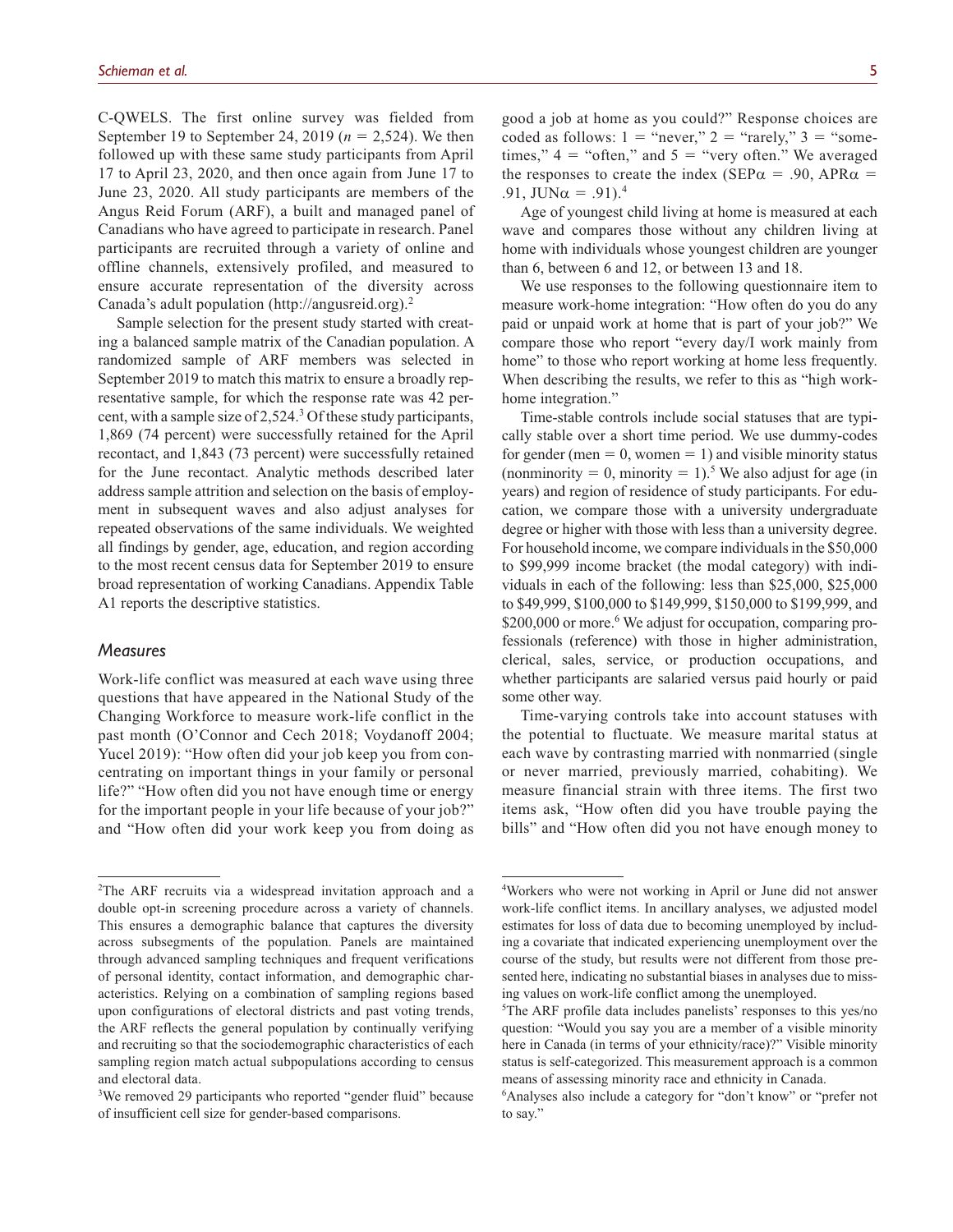buy food, clothes, or other things your household needed?" Response categories are coded as follows:  $1 =$  "never" 2  $=$  "rarely," 3 = "sometimes," 4 = "often," and 5 = "very often." The third item asks, "How do your finances usually work out by the end of the month?" Response choices are coded as follows:  $1 =$  "a lot of money left over,"  $2 =$  "a little money left over,"  $3 =$  "just enough to make ends meet,"  $4 =$  "barely enough to get by," and  $5 =$  "not enough to make ends meet." We averaged the items to create a financial strain index ( $\alpha = .85$ ). We measure schedule control using the following item: "How much control do you have in scheduling your work hours?" Response choices are coded as follows:  $0 =$  "none/very little,"  $1 =$  "some," and  $2 =$  "a lot/complete." Work hours contrasts those who work 40 to 49 hours per week (reference) with those who work fewer than 30, 30 to 39, and 50 or more hours per week.

## *Analytic Plan*

We use mixed models in our focal analyses. The mixed models apportion variance in work-life conflict into time-varying variation within the individual and time-stable variation between individuals, thereby taking repeated observations of the same individuals over time into account. The basic form of the mixed model is as follows:

 $Y_{ti} = \gamma_{00} + \gamma_{10}$ April<sub>ti</sub> +  $\gamma_{20}$ June<sub>ti</sub> +  $\gamma_{30}$ Under  $6_{ti} + \gamma_{40}$ 6 to 12<sub>ti</sub>  $+ \gamma_{50}13$  to  $18_i + U_{0i} + R_{ii}$ .

The mixed model treats observations of work-life conflict at each wave (*t*) as nested within individuals (*i*). Consequently, in this equation,  $Y_{ti}$  is the work-life conflict measure for study participant *i* at time *t*, for  $i = 1, \ldots, n$  and  $t =$  September, April, or June survey wave. The mixed model allows the intercept  $\gamma_{00}$  to vary across individuals because of time-stable characteristics, and the random error term  $U_{0i}$  then takes residual variation due to unobserved time-stable characteristics into account. The random error term  $R_{ti}$  accounts for unobserved influences on work-life conflict due to time-varying factors. The variables April and June indicate whether the time-varying measures correspond to the April or June survey (with September as the reference), with the result that  $\gamma_{10}$  indicates the average change in work-life conflict between September and April, while  $\gamma_{20}$  indicates the average change in work-life conflict between September and June. Similarly, the variables under 6, 6 to 12, and 13 to 18 indicate whether, at each wave, a respondent's youngest child is younger than 6, 6 to 12, or 13 to 18 (with individuals not living with children as the reference). Consequently,  $\gamma_{30}$  indicates the difference in worklife conflict across waves between individuals with children younger than 6 and those without children,  $\gamma_{40}$  indicates the difference in work-life conflict across waves between individuals with children ages 6 to 12 and those without children, and  $\gamma_{50}$  indicates the difference in work-life conflict

across waves between individuals with teenagers and those without children. An interaction between the indicators of time and the youngest child indicators then shows whether changes in work-life conflict between waves differs by parenting statuses.<sup>7</sup>

Mixed models incorporate all information available from each observation into model estimates, regardless of the number of waves in which a respondent provides information (Yang and Land 2013), thereby providing model estimates that are robust to sample attrition. Model estimation does assume that attrition is "missing at random," meaning that missingness is not attributable to values on the missing data and can be explained by additional factors included as covariates (Enders 2010). Our inclusion of a broad set of covariates should aid the model in meeting this assumption, and even when data are not missing at random, estimates with this assumption often provide superior estimates as opposed to models relying on listwise deletion (Allison 2001). We estimate all mixed models in Stata 16.1 using full-information maximum likelihood estimation with robust standard errors.

### **Results**

# *Did Overall Levels of Work-Life Conflict Decrease during the COVID-19 Pandemic?*

In model 1 of Table 1, we test the bivariate association between the survey wave indicator (April or June) and worklife conflict, thereby indicating the unadjusted change in work-life conflict between September and the subsequent waves. Both of these coefficients are statistically significant and negative, and the coefficients are also of similar magnitude. This indicates that average levels of work-life conflict decreased to a similar degree from September 2019 to April 2020 (*b* =  $-.333$ , *p* < .001) and June 2020 (*b* =  $-.317$ , *p* < .001). Taken together, these patterns align with the predictions of the restricted life spheres hypothesis: overall average levels of work-life conflict decreased significantly in the working population during the early months of the COVID-19 pandemic.

<sup>&</sup>lt;sup>7</sup>Although it is common in mixed modeling to allow random coefficients for measures of time, which create "growth curve models," the primary motivation for these additional model parameters is in estimating between-individual variation in changes over time, as well as accounting for time-stable variation in changes over time using time-stable covariates. Because the primary focus of the current research is not on variation in rates of change due to betweenperson factors, the inclusion of these random effects would add model complexity without addressing the focal questions. In the interests of parsimony, then, we do not model the coefficients for time as random effects.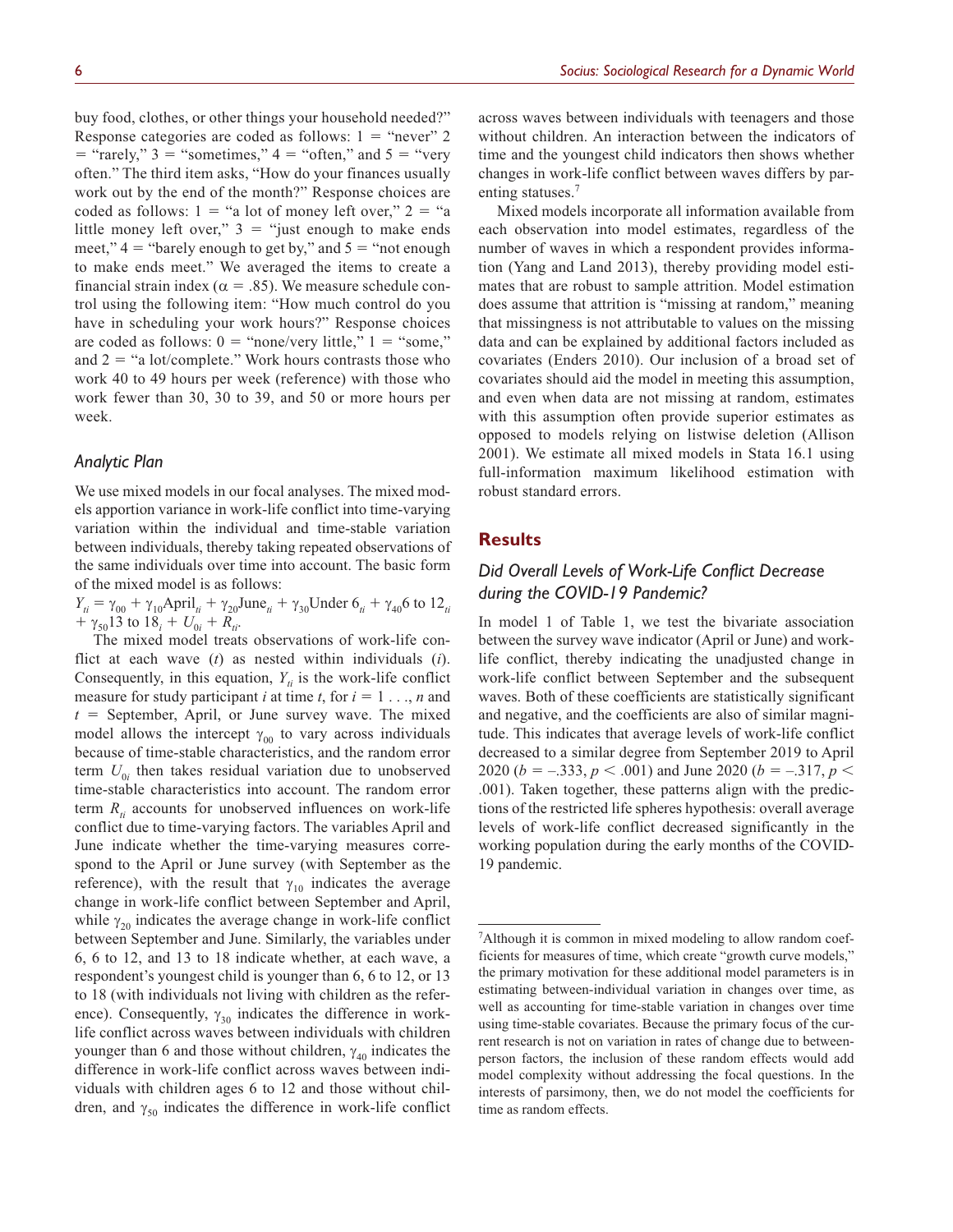**Table 1.** Work-Life Conflict Regressed on Survey Wave, Child at Home, and Controls.

|                                                | Model I    | Model 2    | Model 3    |
|------------------------------------------------|------------|------------|------------|
| Survey wave (reference: September)             |            |            |            |
| April                                          | $-.333***$ | $-.196***$ | $-.258***$ |
| June                                           | $-.317***$ | $-.193***$ | $-.234***$ |
| Age of Youngest Child (reference: no children) |            |            |            |
| Under 6                                        |            | $.099*$    | .004       |
| $6$ to $12$                                    |            | $.244***$  | $.134*$    |
| $13$ to $18$                                   |            | .084       | .036       |
| Survey Wave X Age of Youngest Child            |            |            |            |
| April $\times$ Under 6                         |            |            | $.241**$   |
| April $\times$ 6 to 12                         |            |            | $.231*$    |
| April × 13 to 18                               |            |            | .051       |
| June $\times$ Under 6                          |            |            | $.146*$    |
| lune $\times$ 6 to 12                          |            |            | $.195*$    |
| June $\times$ 13 to 18                         |            |            | .075       |
| Women                                          |            | .056       | .056       |
| Work-home integration                          |            | $.127***$  | $.127***$  |
| Visible minority                               |            | .062       | .061       |
| Age                                            |            | $-.009***$ | $-.009***$ |
| Married                                        |            | .064       | .065       |
| Bachelor's degree or higher                    |            | .098*      | .099*      |
| Income (reference: \$50,000-\$99,999)          |            |            |            |
| $<$ \$25,000                                   |            | $-.110$    | $-.111$    |
| \$25,000-\$49,999                              |            | $-.100$    | $-.100$    |
| \$100,000-\$149,999                            |            | $-0.014$   | $-.013$    |
| \$150,000 - \$200,000                          |            | .008       | .007       |
| $>\$200,000$                                   |            | $-.025$    | $-.024$    |
| Financial strain                               |            | .283***    | .283***    |
| Professional                                   |            | .242 ***   | $.242***$  |
| Salaried                                       |            | $.121**$   | $.122**$   |
| Schedule control (reference: none)             |            |            |            |
| Some                                           |            | $-.056$    | $-.059$    |
| A lot/complete                                 |            | $-.146***$ | $-.148***$ |
| Work hours (reference: 40-49 hours)            |            |            |            |
| $<$ 30 hours                                   |            | $-.477***$ | $-.471***$ |
| 30-39 hours                                    |            | $-.224***$ | $-.220***$ |
| $\geq$ 50 hours                                |            | .361 ***   | .364***    |
| Region (reference: Ontario)                    |            |            |            |
| Atlantic                                       |            | $-.081$    | $-.081$    |
| Quebec                                         |            | $-.140**$  | $-.137**$  |
| Manitoba                                       |            | .084       | .084       |
| Saskatchewan                                   |            | $-.102$    | $-.100$    |
| Alberta                                        |            | $-.048$    | $-.048$    |
| <b>British Columbia</b>                        |            | $-.059$    | $-.060$    |

*Note*: Regression coefficients are shown in the table.  $*_{p}$  < .05.  $*_{p}$  < .01.  $*_{p}$  < .001.

In model 2, we add the age of youngest child living at home and all other study variables. With the introduction of the additional covariates, the decrease in levels of work-life conflict holds for April ( $b = -.196$ ,  $p < .001$ ) and June  $(b = -193, p < .001)$ . Moreover, for the effect of youngest child at home, those with children between 6 and 12 have the highest level of work-life conflict ( $b = .244$ ,  $p < .001$ ), followed by those with children younger than age 6

 $(b = .099, p < .05)$ . Although individuals with teenagers have higher work-life conflict compared with the childfree, that difference is not statistically significant.

In model 3, we test the children–as–countervailing force hypothesis, which predicts that the observed decrease in work-life conflict from September to April/June should be weaker among those with children at home. Four statistically significant interaction terms confirm this prediction, but the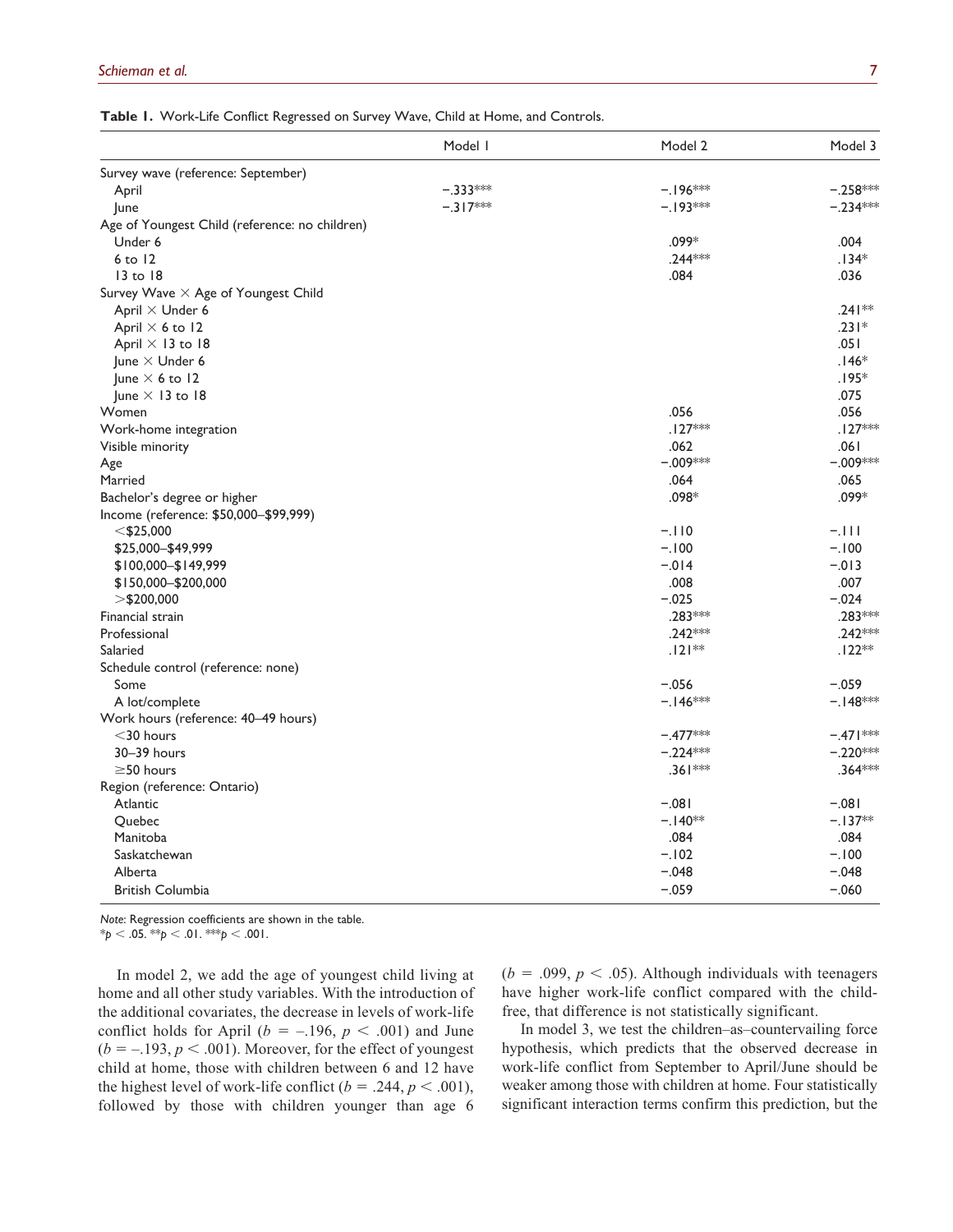patterns depend on age of youngest child. First, the interaction for child younger than 6 is significant for April  $(b =$ .241,  $p < .01$ ) and June ( $b = .146$ ,  $p < .05$ ). Second, the interaction for children ages 6 to 12 is significant for April (*b*  $= .231, p < .05$  and June ( $b = .195, p < .05$ ). These interaction coefficients are positive, indicating that the decrease in work-life conflict is significantly weaker among workers with young children in the household compared with those with no children living at home. In contrast, interactions between survey wave and having a teenager in the household are not significant, suggesting that there is little difference in changes in work-life conflict between those with teenagers and the child-free.

To further explicate and interpret these interaction coefficients, the top row of Table 2 reports predicted marginal effects derived from model 3 of Table 1. Among the childfree, work-life conflict decreased significantly from September to April ( $b = -.258$ ,  $p < .001$ ) and June ( $b =$  $-234, p < .001$ ). In contrast, the nonsignificant coefficients indicate that we observe little change in work-life conflict among those with children younger than 6 or among those with children ages 6 to 12 over the survey waves. Among those with teenagers, we observe a small but nonsignificant decrease in work-life conflict from September to April; however, by June that negative coefficient increases in absolute value and becomes significant ( $b = -.182, p < .05$ ).

Figure 1 illustrates the predicted values, showing (1) a decrease in work-life conflict among those with no children at home, (2) little change for those with children younger than 13, and (3) a smaller decrease in work-life conflict that strengthens by June among those with teenagers living at home. Collectively, these patterns generally support the children–as–countervailing force hypothesis, but the countervailing force is stronger for those study participants who have children younger than age 13 in the household.

# *Testing for Differences between Women and Men*

Does the countervailing force hypothesis differ between women and men? To answer this question, we test a threeway interaction term among survey wave, children at home, and gender. Table 3 reports these results, indicating no support for statistically significant gender-contingent effects. One of the three-way interaction coefficients, survey wave by child 6 to 12 by gender, is marginally significant  $(b =$ .327,  $p = .08$ ). The coefficient for that same three-way interaction term for the June survey wave is slightly weaker and not marginally significant ( $b = .264$ ,  $p = .149$ ). Although these patterns hint at the possibility of greater countervailing effects of having a youngest child between the ages of 6 and 12 among women compared with men (in April), the overall patterns fail to find clear and consistent evidence of significant gender differences.

# *Testing the Role Integration-Amplification Hypothesis*

The next set of analyses test the role integration-amplification hypothesis by comparing those with high versus low work-home integration. As the role integration-amplification hypothesis predicts, we observe a stronger set of survey wave–by–age of children interaction coefficients among workers with high work-home integration (see the first column in Table 4). For example, focusing on two of the most striking differences, the interaction for child younger than 6 is significant for June ( $b = .538$ ,  $p < .01$ ) among those with high work-home integration but not for those with low workhome integration ( $b = .000$ , *ns*). Likewise, the interaction for child ages 6 to 12 is significant for June ( $b = .456$ ,  $p < .01$ ) among those with high work-home integration but not for those with low work-home integration  $(b = .060, ns)$ .

To help explicate and interpret the contingencies by level of work-home integration, referring back to the middle and bottom rows of Table 2, we report the predicted marginal effects for those with high versus low work-home integration. Among the child-free with high work-home integration, work-life conflict decreased significantly from September to April ( $b = -.471, p < .001$ ) and June ( $b = -.401, p < .001$ ). In contrast, the remaining nonsignificant coefficients among those with high work-home integration indicate little change in work-life conflict among those with children in any of the three age groups over the study period. When comparing those coefficients with the ones observed among workers with low work-home integration, a main takeaway is that high work-home integration widens the differences between individuals with no children at home and the child-free. Figure 2 illustrates this divergence among workers with high work-home integration (Figure 2A) compared with low work-home integration (Figure 2B). High work-home integration amplifies the patterns that we first illustrated in Figure 1.

# *Supplemental Analyses: Predicting Work Hours and Attrition*

We are aware of the ways that the pandemic seems to have exacerbated some social inequalities, especially related to employment patterns across gender and parental status (Landivar et al. 2020; Qian and Fuller 2020). Recognizing these possibilities, we performed extensive supplemental analyses that explicitly focus on how gender and age of youngest child potentially influence changes in work hours and employment status during the study period. Here, we briefly summarize the key patterns that are most relevant to the focal associations established above. First, overall work hours decreased during the pandemic (see model 1 in Appendix Table A2). Second, age of youngest child at home is unrelated to work hours. However, as model 2 shows, we observe a positive interaction between having a teenager at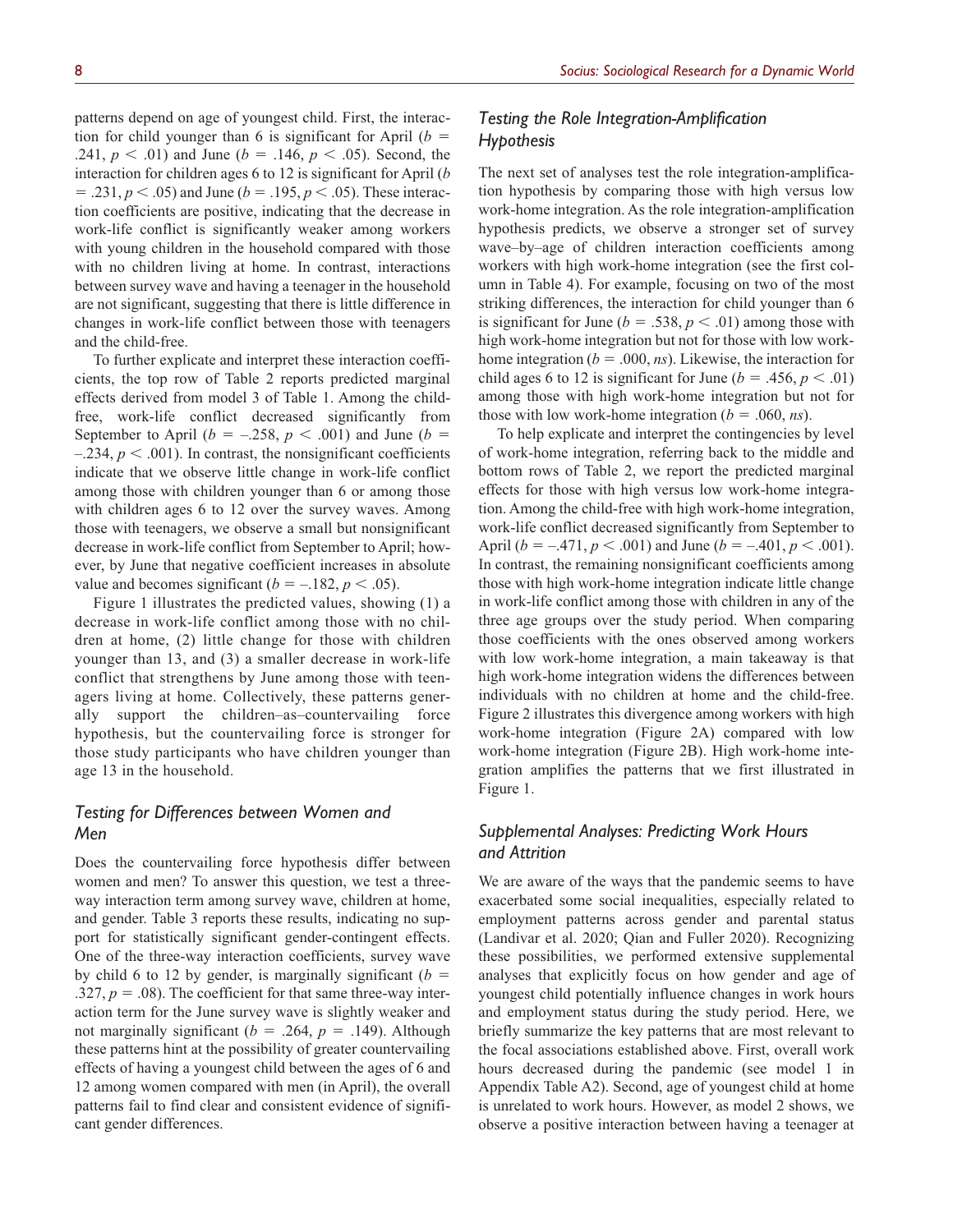|                            | April      | June       |
|----------------------------|------------|------------|
| Total                      |            |            |
| Age of youngest child      |            |            |
| No children                | $-.258***$ | $-.234***$ |
| Under 6 years              | $-0.017$   | $-.088$    |
| 6 to 12 years              | $-.027$    | $-.039$    |
| 13 to 18 years             | $-.140$    | $-.182*$   |
| High work-home integration |            |            |
| Age of youngest child      |            |            |
| No children                | $-.471***$ | $-.401***$ |
| Under 6 years              | $-.132$    | .137       |
| 6 to 12 years              | $-.076$    | .055       |
| 13 to 18 years             | .119       | $-.148$    |
| Low work-home integration  |            |            |
| Age of youngest child      |            |            |
| No children                | $-.180***$ | $-.174***$ |
| Under 6 years              | .004       | $-.174*$   |
| 6 to 12 years              | $-.043$    | $-114$     |
| 13 to 18 years             | $-.143$    | $-.110$    |

**Table 2.** Predicted Marginal Effects for Age of Youngest Child and Work-Life Conflict by Survey Wave and Work-Home Integration.

*Note*: All models include the full set of control variables.

\**p* < .05. \*\*\**p* < .001.



**Figure 1.** Age of youngest child at home and work-life conflict by survey wave.

home and both April and June wave indicators. This interaction coefficient suggests that having a teenager at home offsets the overall decrease in work hours during the pandemic; that is, workers with teenagers differed significantly from the child-free in terms of reduced work hours. As for gender, women report fewer *overall* work hours. However, we did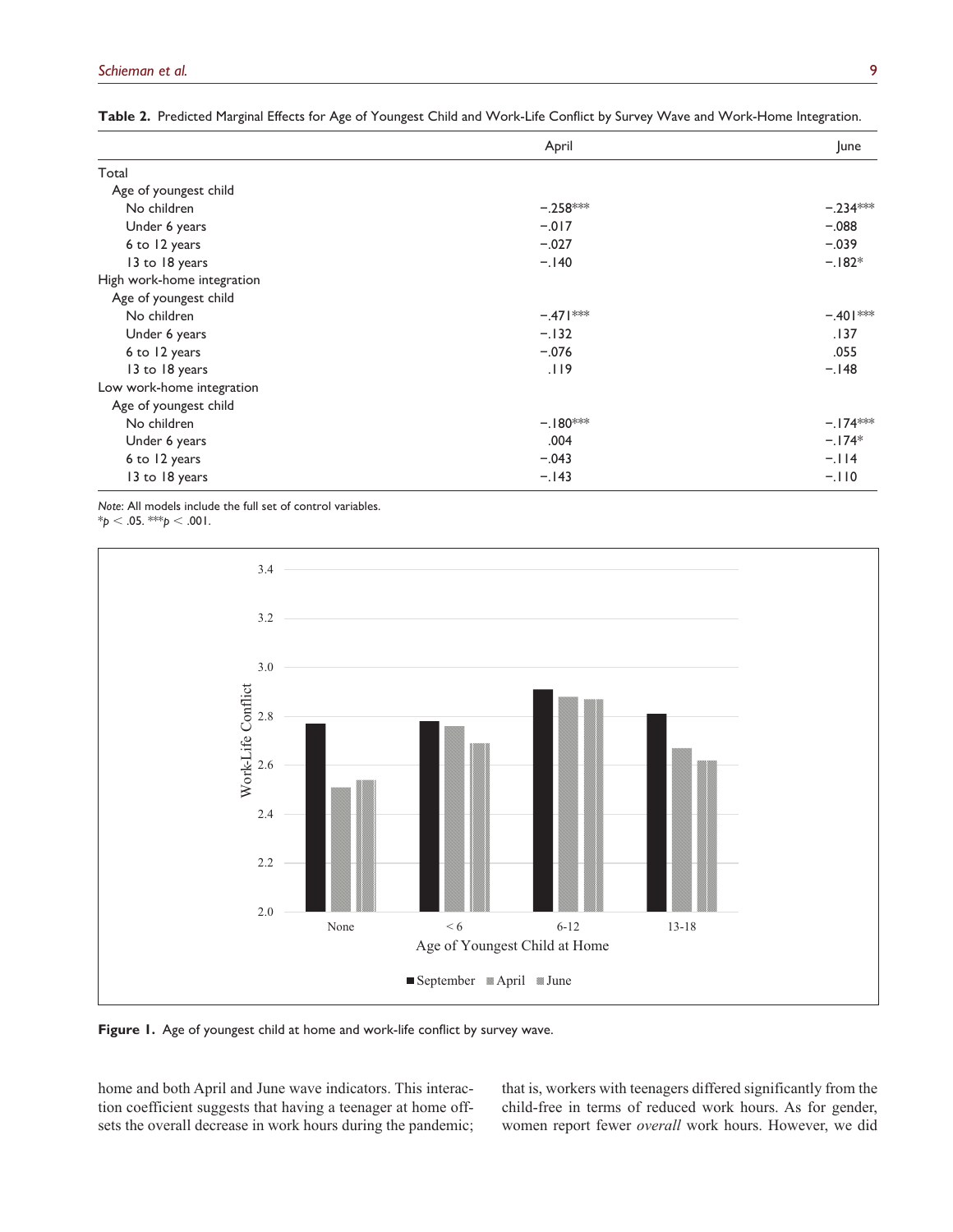| Table 3. Three-Way Interaction Coefficients for Survey Wave, |  |  |
|--------------------------------------------------------------|--|--|
| Children at Home, and Gender Predicting Work-Life Conflict.  |  |  |

**Table 4.** Work-Life Conflict Regressed on Survey Wave and Child at Home Separately by Work-Home Integration.

| Survey wave (reference: September)                        |            |
|-----------------------------------------------------------|------------|
| April                                                     | $-.270***$ |
| lune                                                      | $-.269***$ |
| Age of youngest child (reference: no children)            |            |
| Under 6                                                   | $-.065$    |
| $6$ to $12$                                               | $.196*$    |
| $13 \text{ to } 18$                                       | $-.004$    |
| Survey Wave $\times$ Age of Youngest Child                |            |
| April $\times$ Under 6                                    | $.221*$    |
| April $\times$ 6 to 12                                    | .081       |
| April $\times$ 13 to 18                                   | .095       |
| June $\times$ Under 6                                     | .151       |
| lune $\times$ 6 to 12                                     | .080       |
| June $\times$ 13 to 18                                    | .063       |
| Women                                                     | .002       |
| Age of Youngest Child $\times$ Women                      |            |
| Under $6 \times W$ omen                                   | .140       |
| 6 to $12 \times W$ omen                                   | $-.149$    |
| 13 to 18 $\times$ Women                                   | .087       |
| Survey Wave $\times$ Women                                |            |
| April $\times$ Women                                      | .025       |
| June $\times$ Women                                       | .072       |
| Survey Wave $\times$ Age of Youngest Child $\times$ Women |            |
| April $\times$ Under 6 $\times$ Women                     | .048       |
| April $\times$ 6 to 12 $\times$ Women                     | 327        |
| April $\times$ 13 to 18 $\times$ Women                    | .057       |
| June $\times$ Under 6 $\times$ Women                      | .006       |
| June $\times$ 6 to 12 $\times$ Women                      | .264       |
| June $\times$ 13 to 18 $\times$ Women                     | $-.014$    |

*Note*: Regression coefficients are shown in the table. All models include the full set of control variables shown in Table 1.

 $*_{p}$  < .05. \*\*\**p* < .001.

not find statistically significant two-way interactions between gender and survey wave or three-way interactions among gender, survey wave, and age of youngest child (separate analyses not shown but available upon request).

Next, we evaluate whether children at home and gender predict if study participants (1) stopped working or (2) dropped out of the study by April or June. Overall, the second column of Appendix Table A3 shows that having a child between the ages of 6 and 12 is associated with a *lower* likelihood of stopping work by June. Gender does not predict the likelihood of stopping work or dropping out during the study period. In separate analyses (not shown), we tested interactions between children at home and gender. In only one instance did we find a statistically significant interaction coefficient: the patterns suggest that child-free men were *more likely* to drop out of the sample compared with men with children ages 6 to 12 or teenagers living at home; we did not observe these patterns among women. Net of all study variables, we did not find statistically significant coefficients that suggested that women with younger children at home

|                                                | High Work-  | Low Work-   |
|------------------------------------------------|-------------|-------------|
|                                                | Home        | Home        |
|                                                | Integration | Integration |
| Survey wave (reference: September)             |             |             |
| April                                          | $-.471***$  | $-.180***$  |
| June                                           | $-.401***$  | –.I74***    |
| Age of youngest child (reference: no children) |             |             |
| Under 6                                        | $-.020$     | .004        |
| 6 to 12                                        | $-.040$     | $.184*$     |
| 13 to 18                                       | $-.247$     | .073        |
| Survey Wave $\times$ Age of Youngest Child     |             |             |
| April × Under 6                                | .339*       | $.185*$     |
| April $\times$ 6 to 12                         | $.395*$     | .137        |
| April $\times$ 13 to 18                        | .590**      | .038        |
| June $\times$ Under 6                          | .538**      | .000        |
| June $\times$ 6 to 12                          | .456**      | .060        |
| June $\times$ 13 to 18                         | .253        | .064        |
| Women                                          | .114        | .024        |
| Visible minority                               | .129        | .063        |
| Age                                            | $-011$ **   | $-.009***$  |
| Married                                        | $.163*$     | .053        |
| Bachelor's degree or higher                    | $.191**$    | .064        |
| Income (reference: \$50,000-\$99,999)          |             |             |
| $>\frac{6}{25,000}$                            | $-.003$     | $-.101$     |
| \$25,000-\$49,999                              | $-.096$     | $-.104$     |
| \$100,000-\$149,999                            | $-.009$     | $-0.016$    |
| \$150,000-\$200,000                            | .022        | .011        |
| $>$ \$200,000                                  | $-.083$     | .056        |
| Financial strain                               | $.310***$   | .295 ***    |
| Professional                                   | $.203**$    | $.247***$   |
| Salaried                                       | $.169*$     | $.101*$     |
| Schedule control (reference: none)             |             |             |
| Some                                           | $-.312***$  | $-.025$     |
| A lot/complete                                 | $-.457***$  | $-.090*$    |
| Work Hours (reference: 40-49 hours)            |             |             |
| $<$ 30 hours                                   | $-.456***$  | $-.472***$  |
| 30-39 hours                                    | –.382***    | $-.186***$  |
| $\geq$ 50 hours                                | 447***      | .319***     |
| Region (reference: Ontario)                    |             |             |
| Atlantic                                       | $-.164$     | $-.081$     |
| Quebec                                         | $-.155$     | $-.132*$    |
| Manitoba                                       | $-.032$     | .077        |
| Saskatchewan                                   | $-.078$     | $-.103$     |
| Alberta                                        | $-.009$     | $-.076$     |
| <b>British Columbia</b>                        | $-.044$     | $-.070$     |

*Note*: Regression coefficients are shown in the table.

\**p* < .05. \*\**p* < .01. \*\*\**p* < .001.

were significantly more likely to stop working or drop out of the study. Collectively, these supplemental analyses provide limited support for systematic or consistent differences by children and gender in the likelihood of stopping work or dropping out during the study period.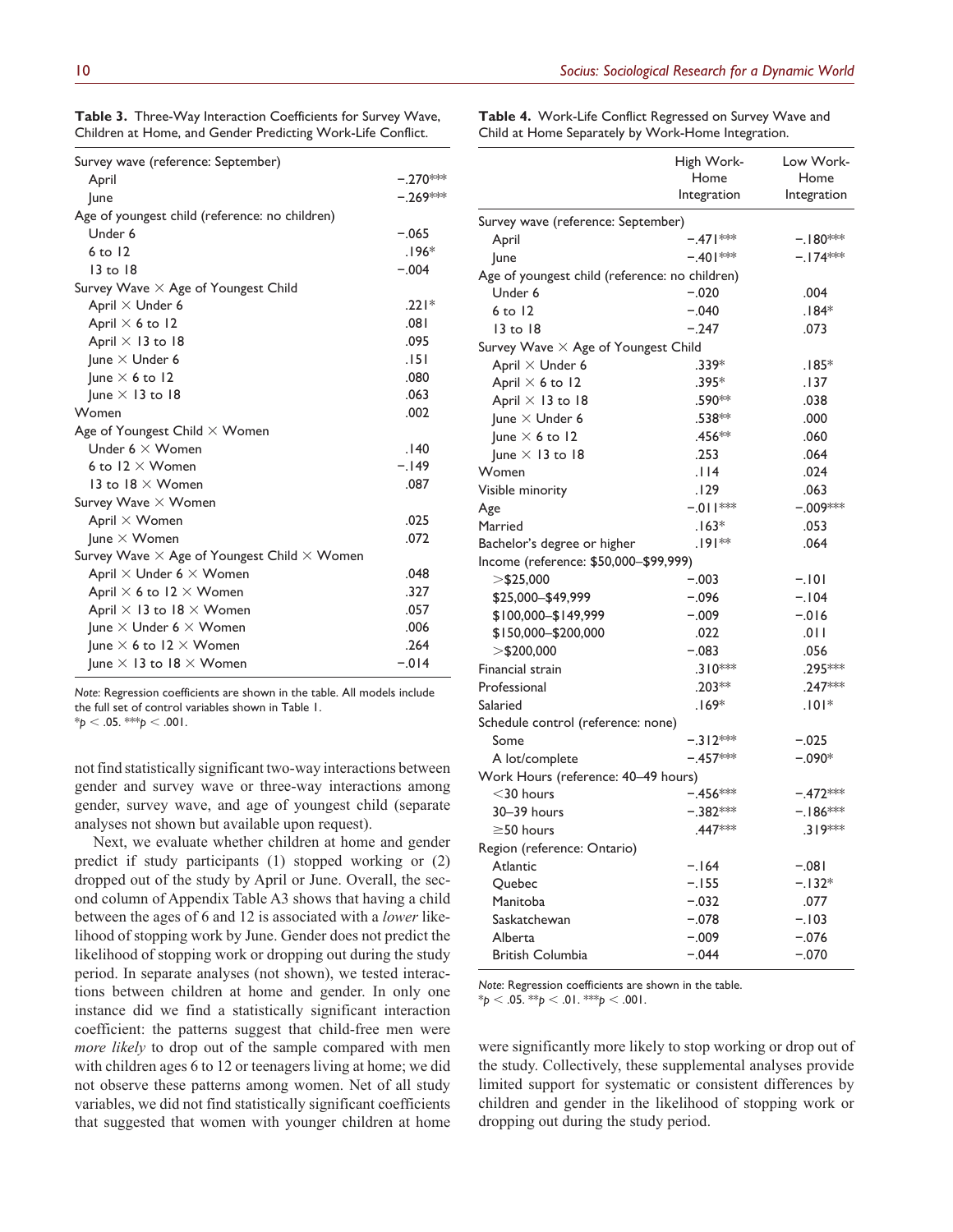

Figure 2. Age of youngest child at home and work-life conflict by survey wave and work-home integration.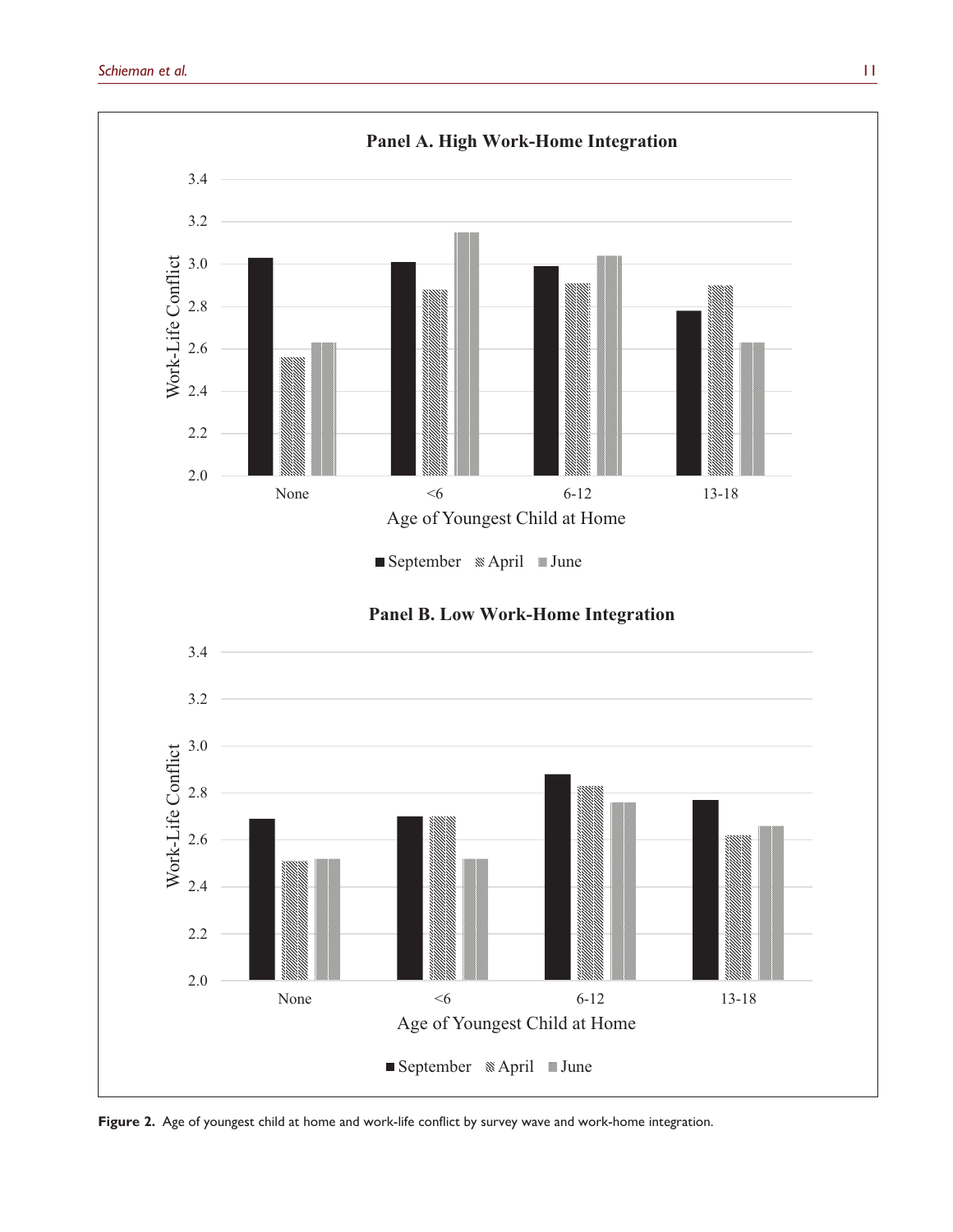## **Discussion**

In analyses of a nationally representative sample of Canadian workers, we found that average levels of work-life conflict decreased among workers without children living at home during the early months of the COVID-19 pandemic. This overall pattern is similar in the seven-month study period (September to April) and the nine-month period (September to June) and is consistent with the restricted life spheres hypothesis. However, one key takeaway from our study is that the age of youngest child at home moderates those patterns. Specifically, individuals with young children in the household (<13 years old) did not experience the same decrease in work-life conflict that we observed for their counterparts with no children at home. These findings support the children–as–countervailing force hypothesis. But that countervailing force did not generalize to parents whose youngest children at home are teenagers. By June, those with teenagers experienced an average decrease in work-life conflict that was similar to that of the child-free.

Although all parents presumably had restricted opportunities in the public sphere (like most everyone else), our findings suggest this might have been offset by countervailing forces created by having younger children at home during the lockdown. Among the most important of these forces were the unique demands related to younger children's education, supervision, and daily care (Qian and Fuller 2020). Ultimately, these factors likely reduced these parents' opportunities for decreased levels of work-life conflict that were demonstrated among workers with no children at home. In contrast, among parents whose youngest children were teenagers, it is possible that teenagers were able to manage their own schoolwork without much parental oversight or supervision. In many districts, final exams were reduced or canceled, and grades were not able to be lower than prepandemic marks. Thus, the lessening pressures on teens meant that parents may have also had fewer conflicts from their work into parenting, given that educational aspects of parenting adolescents were muted. Moreover, by June, teenagers may have been able to see friends and be away from home at least some of the time because of some loosening of social restrictions. These dynamics might account for why we observed comparable decreases in average work-life conflict among those with teens and those with no children living at home.

Our insights about the contrast between the child-free and those with young children at home shed light on the conceptual definition of interrole conflict offered by Greenhaus and Beutell (1985) decades ago. They claimed that individuals without pressures to participate in the family role would experience less work-life conflict. The present study provides a novel test of this proposition, as our findings establish how pressures from the "life" side of the work-life conflict equation are important for producing interrole conflict. Most aspects of social life became restricted with the lockdown of the pandemic (Stainback

et al. 2020), thus reducing work-life conflict at the aggregate level. There was less "life" outside the home for work to interfere with. We interpret *some portion* of the overall reduction in work-life conflict as reflecting this underlying dynamic. At the same time, the "family" side of work-life conflict ledger became more prominent, especially for workers with young children (Qian and Fuller 2020). We suspect that this new reality and the role challenges associated with it offset the overall decrease in work-life conflict among those with young children.

Although Greenhaus and Beutell (1985) were focused primarily on the "family" side of the work-family conflict concept, the nuances in the present study underscore the importance of expanding the conceptual terrain of how the work role competes with the time, energy, and attention available for *life* more generally outside of the work sphere. This reinforces the case made by other scholars who have encouraged broadening the work-family concept to include individuals without family-related obligations or responsibilities, especially children who require care and attention (Burkett 2000; Kelliher et al. 2019; Kossek and Lambert 2004; Kossek and Lee 2017; Young 1999). As our findings suggest, the widespread and abrupt societal transformations associated with COVID-19 provide a unique opportunity to reflect on gradations in restricted life spheres and the countervailing forces in people's major role arrangements. More specifically, our work inspires further differentiation of "personal" versus "family" sphere needs as scholars continue to examine elements of the work-life conflict puzzle; this shift in focus will bring more attention to a significant segment of the working population: individuals with no children at home. Relatedly, there is no doubt that family needs extend beyond the immediate household, and particularly during pandemic times, elderly family members may have created new strains for workers who wanted to provide assistance but were unable to do so because of work demands or other restrictions. When study participants are responding to questions about work-related conflicts into the family sphere, they may well be including elements of "family" beyond their immediate household into the calculus.

Another key takeaway elaborates on the countervailing force hypothesis with inspiration from Allen et al.'s (2014) ideas: "The study of individuals in extremely integrated or segmented work and family situations may help us better understand work-family boundary dynamics" (p. 117). Here, we focused on high work-home integration, that is, the regular performance of work related to one's job while at home. We found some support for the role integrationamplification hypothesis: among those with high workhome role integration, the gap between the child-free and those with children became even more evident. Having younger children at home (in their workspaces)—and in need of extra care and attention to education that institutions could no longer provide—likely created new role burdens for many workers during the pandemic (Qian and Fuller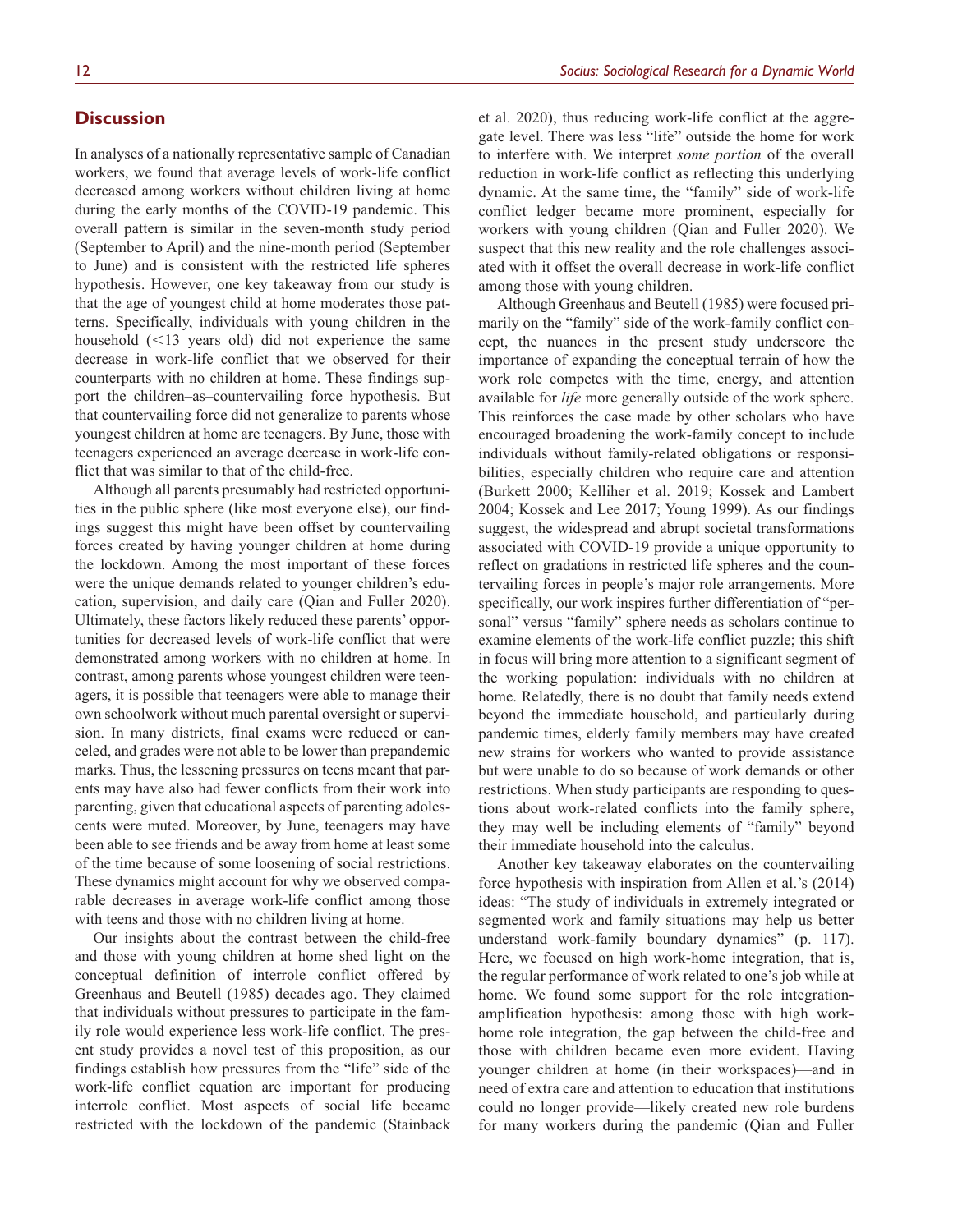2020). Parents attempting to get their jobs done without offices or places outside the home to conduct their work likely presented role-related challenges. Work and family roles were forced into the same space, with a good portion of parents having partners simultaneously trying to meet work demands. Moreover, the interference of work into home life became more consequential, as home became the place for educating children, and ignoring or neglecting children's needs on these fronts meant potentially impeding their development. Without much guidance to supplement the often informal and minimal educational content available from schools and teachers in the immediate educational chaos of the early days of the pandemic, parents could feel great conflicts in choosing work tasks over their children. Doing the work required of them for pay came with regular reminders that the expanded parent role was being neglected. These new and unprecedented demands occurred regularly and viscerally with few barriers when children were awake, even in homes with ample space and even when partners sometimes took charge. Parents might have felt as if they were being neglectful with every ignored question about schoolwork, every request for a snack, and every time a parent had to put a young child in front of TV or video as a "babysitter." Taken together, it seems plausible that these dynamics might have helped offset the overall decrease in levels of work-life conflict.

Another key finding in our study is the lack of gender differences in the countervailing force hypotheses. Women and men did not differ in the relationship between children at home and work-life conflict and the way that relationship changed during the pandemic. At first glance, this pattern might seem to run counter to the notion that working mothers experienced a uniquely high level of work-life conflict during the pandemic. Being mindful of research that has demonstrated gender inequalities during the pandemic (e.g., see Landivar et al. 2020; Qian and Fuller 2020), we performed extensive supplemental analyses to search for any trace of gender- and children-based contingencies in changes in work hours or attrition linked to stopping work or dropping out of the study. These supplemental analyses failed to unearth clear or consistent patterns that would indicate bias in our observed focal associations. Nonetheless, we wish to emphasize the evidence others have discovered about divergent experiences between working mothers and fathers during the pandemic. For example, Qian and Fuller (2020) found that Canadian mothers were more likely to become unemployed from February to May 2020, compared with fathers, especially for those whose youngest children were ages 6 to 12. One might surmise from their findings that we should have seen increased work-life conflict among working women with young children. But we did not; nor did we find that (1) women with younger children were more likely to stop working or drop out during the study period or (2) high baseline levels of work-life conflict predicted stopping work or dropping out more strongly for working mothers.

We recognize other possible reasons for the lack of clear gender differences in our focal associations. For example, the kinds of work-life conflict working women with young children experienced during the early months of the pandemic might not be captured by the items we use to measure worklife conflict. Work that does not create much interrole conflict (as currently measured) can still become imperative to drop in a crisis of care. When the institutions that provided education and care for children went glaringly absent, work that is lowpaid, part-time, and less rewarded—the kind of jobs working mothers, particularly the less educated, tend to have—is pushed aside first (Fuller 2018). Related to these ideas, Qian and Fuller (2020) observed the ways that *low education* amplified the gender employment gap early on during the pandemic. In reflecting on the implications for our focal associations, testing such education-based differences would require a four-way interaction among gender, survey wave, age of youngest child, and education level. Although educationbased differences might provide greater insights into gender differences, our sample is insufficiently large to credibly test this additional potential contingency. In sum, we urge caution in drawing definitive conclusions about the lack of gender differences in our study and encourage further analyses of gendered experiences across the educational spectrum.

Before concluding, we wish to acknowledge several other potential study limitations. Elaborating further on the worklife conflict measure, we expect that if we were able to more carefully measure the experiences of some categories of workers whose jobs became very stressful—for example, health care workers—we might also see work interfered with their lives too, but in ways that differ from the operationalization of work-life conflict here. Essential workers' jobs became more fraught and dangerous, and it likely took extra energy and concentration to separate themselves from contaminating family members with the virus. Given that ours is a national survey of workers across all different types of sectors or occupations, we do not have sufficient cases within each kind of occupation to credibly evaluate these kinds of occupation-specific nuances. However, we recognize the potentially unique work-life experiences of these workers and the supports they did or did not receive to prevent workrelated demands from spilling over into their home lives.

Another limitation relates to our interpretations related to the restricted life spheres hypothesis. We surmised that decreased levels of work-life conflict might be due to restricted life spheres outside of work during the early lockdown months—and that freedom from domestic responsibilities associated with having children at home reinforced that reduction. However, we recognize that other potential explanations are plausible. For example, it is possible that aggregate levels of employer expectations for work capacity, productivity, and intensity decreased during the early months of the pandemic—potentially contributing to a decreased sense of time pressure (see Craig and Churchill 2020). This view implies that managers and organizations acknowledged the unprecedented strain of the pandemic and eased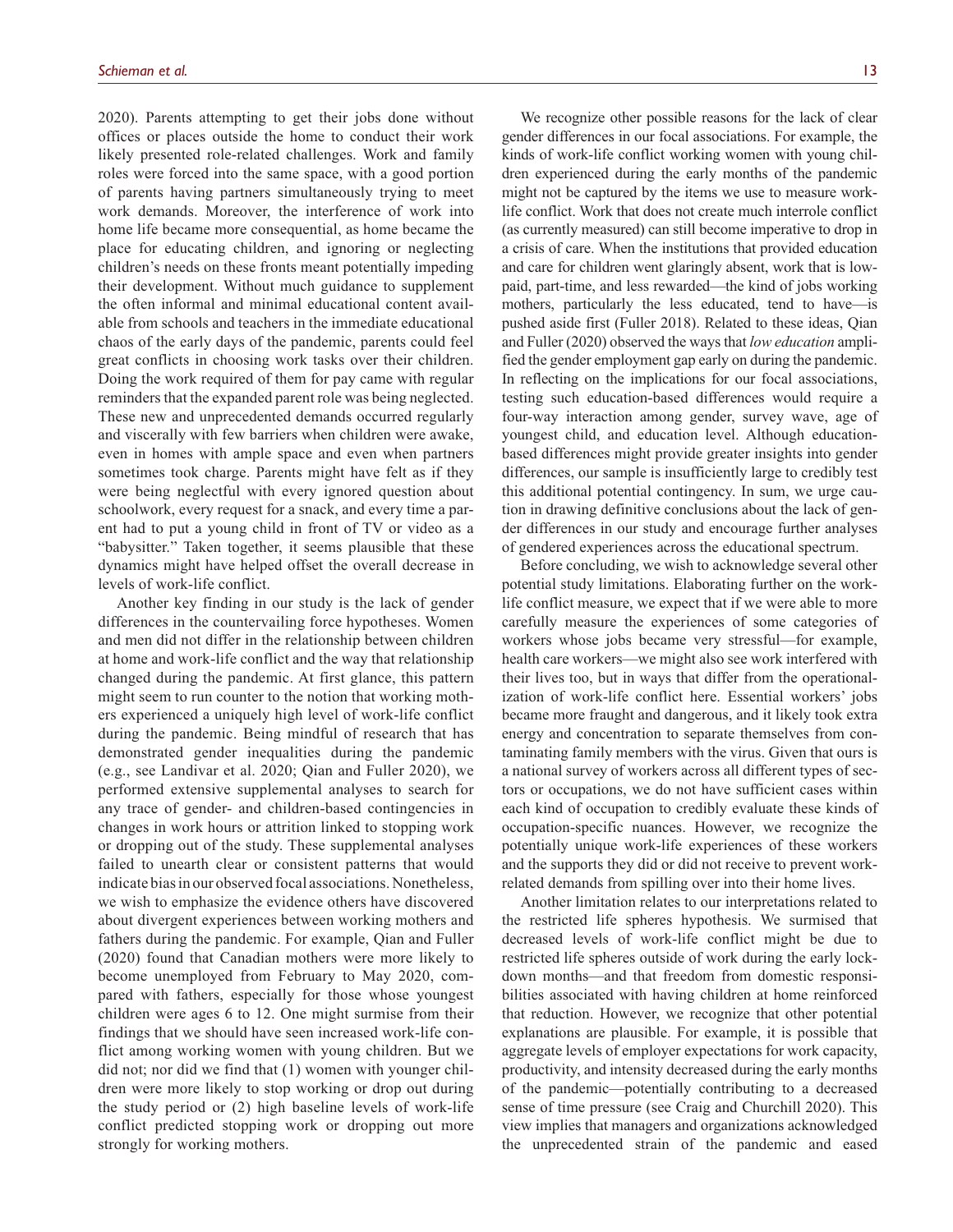expectations—and the associated job-related demands. This suggests a shared and generalized empathic understanding among employers that life had shifted abruptly and all members of society were trying to adjust to the rapid changes. Thus, lowered work-role expectations and demands, above and beyond the realities of restricted life outside of work, might also explain why work-life conflict decreased.

One of the key takeaways is the divergence between those without children at home (both women and men) and those with younger children at home (both women and men). Among the latter group, we encourage future research to consider if differences between women and men might have been contingent upon two factors that are unmeasured in our study: the division of housework and childcare. Notably, for example, a recent study of Canadian parents during the pandemic suggests slightly more egalitarian work-home and family-care arrangements between women and men (see Shafer et al. 2020), though the study did not examine gender inequalities in supervising schooling. This sharing of the load at home might contribute to the lack of gender differences in our study. Future research might also seek to evaluate whether the degree and impact of supportive work-family culture shifted during the early months of the pandemic and whether any such shifts differentially shaped levels of work-life conflict among working mothers and fathers. Knowledge about these dynamics would certainly be enhanced with qualitative interviews that probe the perceived or actual trade-offs between work and family during the pandemic and its link to gender, parenthood, and changing levels of work-life conflict. And, finally, while juxtaposing our findings alongside recent studies such as Qian and Fuller's (2020) focus on the gender employment gap among parents with young children, it does seem plausible that the more salient or consequential direction of interrole conflict during the early months of the pandemic might have been

**Table A1.** Weighted Descriptive Statistics for Study Variables.

family-to-work conflict. Craig and Churchill (2020) find that women's satisfaction with work-family balance during the pandemic may have felt off—with too much toward the family side. Unfortunately, we did not assess family-to-work or life-to-work conflict at baseline in September 2019.

In conclusion, our study demonstrates how Canadian workers' work-life conflict changed during the initial shock of lockdown of the 2020 COVID-19 pandemic. As we observed at the beginning of this article, many scholars have demonstrated how work-life conflict can be detrimental for health and wellbeing. Therefore, the fact that work-life conflict *decreased* for many individuals, during such a short period of time, likely had implications for mental and physical health. One future research direction might be to evaluate if the decreased worklife conflict for some workers offset other pandemic-related stressors that harmed health; this idea implies yet another countervailing mechanism related to health. At the same time, our discoveries highlight the potential for a new take on emotional inequality: parents did not experience the same decrease in work-life conflict, possibly because of the new requirements associated with work-family role integration brought on by the pandemic in the face of constrained institutions that normally provide care, supervision, and education to children during the typical workday. Collectively, our observations underscore the importance of recognizing that the status of employed parent during the pandemic carries an enormous weight of responsibilities beyond the job. And our study reminds work-family scholars about the critical importance of considering the potentially divergent experiences of those without children living in the household—and what their experiences might also mean for the generalized discussions about stress in the work-home interface.

# **Appendix A**

|                               | September 2019 | April 2020    | June 2020  |
|-------------------------------|----------------|---------------|------------|
| Work-life conflict, mean (SD) | $2.86$ (1.12)  | $2.52$ (1.11) | 2.54(1.11) |
| Age of youngest child         |                |               |            |
| No children                   | 67.9%          | 71.5%         | 69.5%      |
| Under 6                       | 15.7%          | 12.9%         | 14.0%      |
| $6$ to $12$                   | 8.7%           | 8.1%          | 8.4%       |
| $13$ to $18$                  | 7.7%           | 7.5%          | 8.1%       |
| Women                         | 48.6%          | 48.1%         | 48.6%      |
| High work-home integration    | 19.5%          | 34.2%         | 32.2%      |
| Visible minority              | 12.9%          | 13.2%         | 12.6%      |
| Age, mean (SD)                | 41.9(13.7)     | 43.1 (13.6)   | 42.9(13.3) |
| Married                       | 58.1%          | 58.7%         | 59.3%      |
| Bachelor's degree or higher   | 46.7%          | 48.6%         | 49.6%      |
| Household income              |                |               |            |
| $<$ \$25,000                  | 6.3%           | 5.7%          | 5.8%       |
| \$25,000 - \$49,999           | 14.7%          | 14.2%         | 13.5%      |
|                               |                |               |            |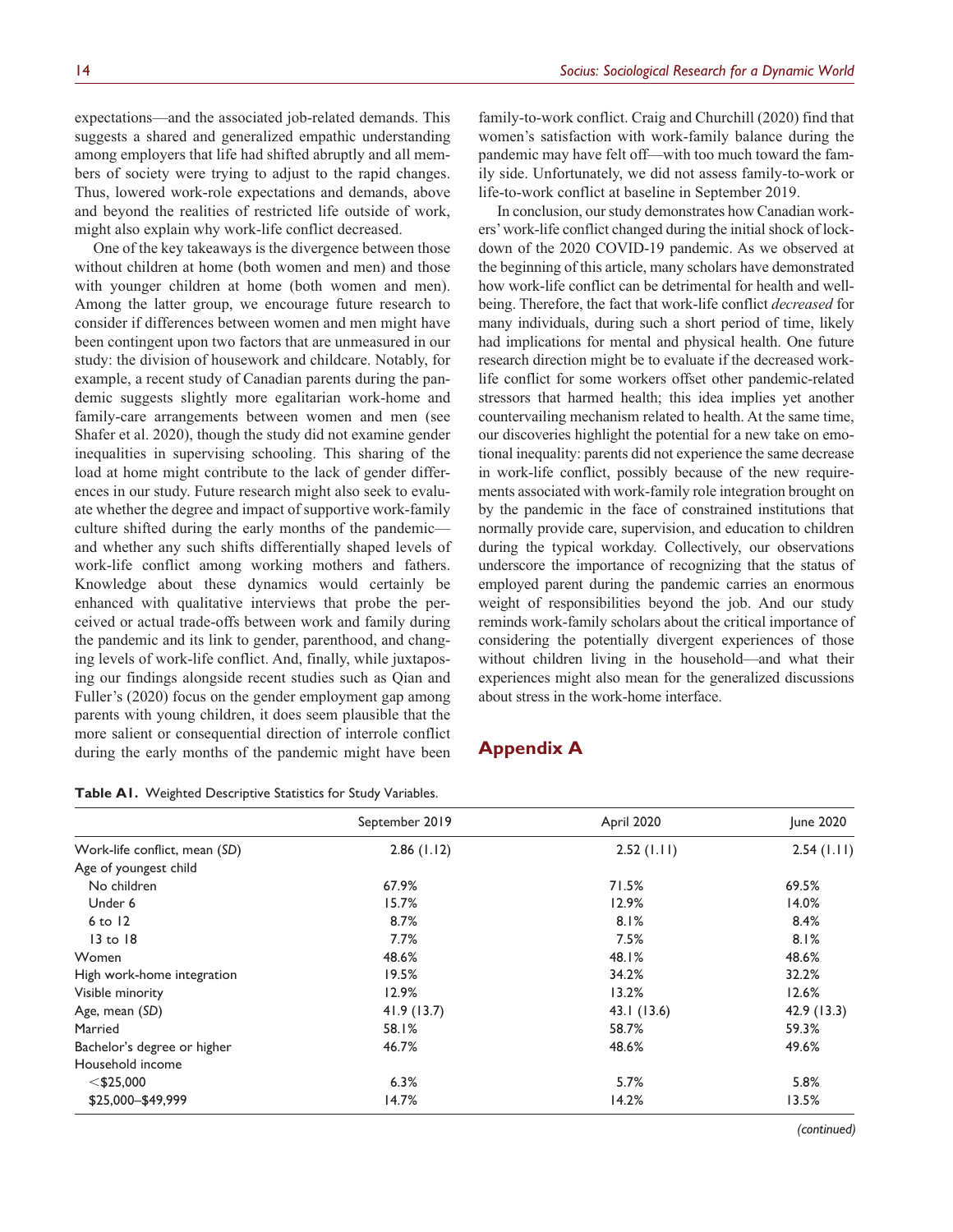# **Table A1. (continued)**

|                             | September 2019 | April 2020 | June 2020  |
|-----------------------------|----------------|------------|------------|
| \$50,000-\$99,999           | 30.1%          | 30.0%      | 30.9%      |
| \$100,000-\$149,999         | 22.1%          | 22.8%      | 23.2%      |
| \$150,000-\$200,000         | 10.3%          | 11.1%      | 11.3%      |
| $>$ \$200,000               | 6.9%           | 6.7%       | 6.4%       |
| Financial strain, mean (SD) | 2.29(1.05)     | 1.92(0.90) | 1.87(0.89) |
| Professional                | 42.2%          | 44.7%      | 44.9%      |
| Salaried                    | 46.7%          | 48.6%      | 48.6%      |
| Schedule control            |                |            |            |
| None                        | 35.5%          | 32.1%      | 32.3%      |
| Some                        | 27.0%          | 27.2%      | 28.7%      |
| A lot/complete              | 37.5%          | 40.8%      | 38.9%      |
| Work hours                  |                |            |            |
| $<$ 30 hours                | 18.3%          | 26.6%      | 21.4%      |
| 30-39 hours                 | 33.1%          | 33.8%      | 34.7%      |
| 40-49 hours                 | 35.0%          | 29.9%      | 32.4%      |
| $\geq$ 50 hours             | 13.6%          | 9.7%       | 11.4%      |
| Region                      |                |            |            |
| Atlantic                    | 6.6%           | 6.8%       | 6.9%       |
| Quebec                      | 23.0%          | 21.1%      | 20.3%      |
| Ontario                     | 38.1%          | 38.4%      | 38.8%      |
| Manitoba                    | 3.6%           | 3.6%       | 3.8%       |
| Saskatchewan                | 3.2%           | 3.7%       | 3.9%       |
| Alberta                     | 12.2%          | 11.6%      | 11.7%      |
| <b>British Columbia</b>     | 13.3%          | 14.8%      | 14.7%      |

**Table A2.** Predicting Work Hours across All Study Variables.

|                                                 | Model I     | Model 2     |
|-------------------------------------------------|-------------|-------------|
| Survey wave (reference: September)              |             |             |
| April                                           | $-.832***$  | $-.958***$  |
| June                                            | $-.575***$  | $-.706***$  |
| Ages of youngest child (reference: no children) |             |             |
| Under 6                                         | .011        | $-.104$     |
| $6$ to $12$                                     | .112        | .089        |
| 13 to 18                                        | .229        | $-.330$     |
| Survey Wave X Ages of Youngest Child            |             |             |
| April $\times$ Under 6                          |             | .199        |
| April $\times$ 6 to 12                          |             | .229        |
| April $\times$ 13 to 18                         |             | .989**      |
| June $\times$ Under 6                           |             | .270        |
| June $\times$ 6 to 12                           |             | $-.038$     |
| June $\times$ 13 to 18                          |             | $1.133***$  |
| Women                                           | $-1.270***$ | $-1.271***$ |
| High work-home integration                      | $.628***$   | .639***     |
| Visible minority                                | $-010$      | $-.007$     |
| Age                                             | $-.011$     | $-.011$     |
| Married                                         | .028        | .028        |
| Bachelor's degree or higher                     | $-.450**$   | $-.454**$   |
| Income (reference: \$50,000-\$99,999)           |             |             |
| $<$ \$25,000                                    | $-2.101***$ | $-2.121***$ |
| \$25,000-\$49,999                               | $-119$      | $-.115$     |
| \$100,000-\$149,999                             | .294        | .298        |

*(continued)*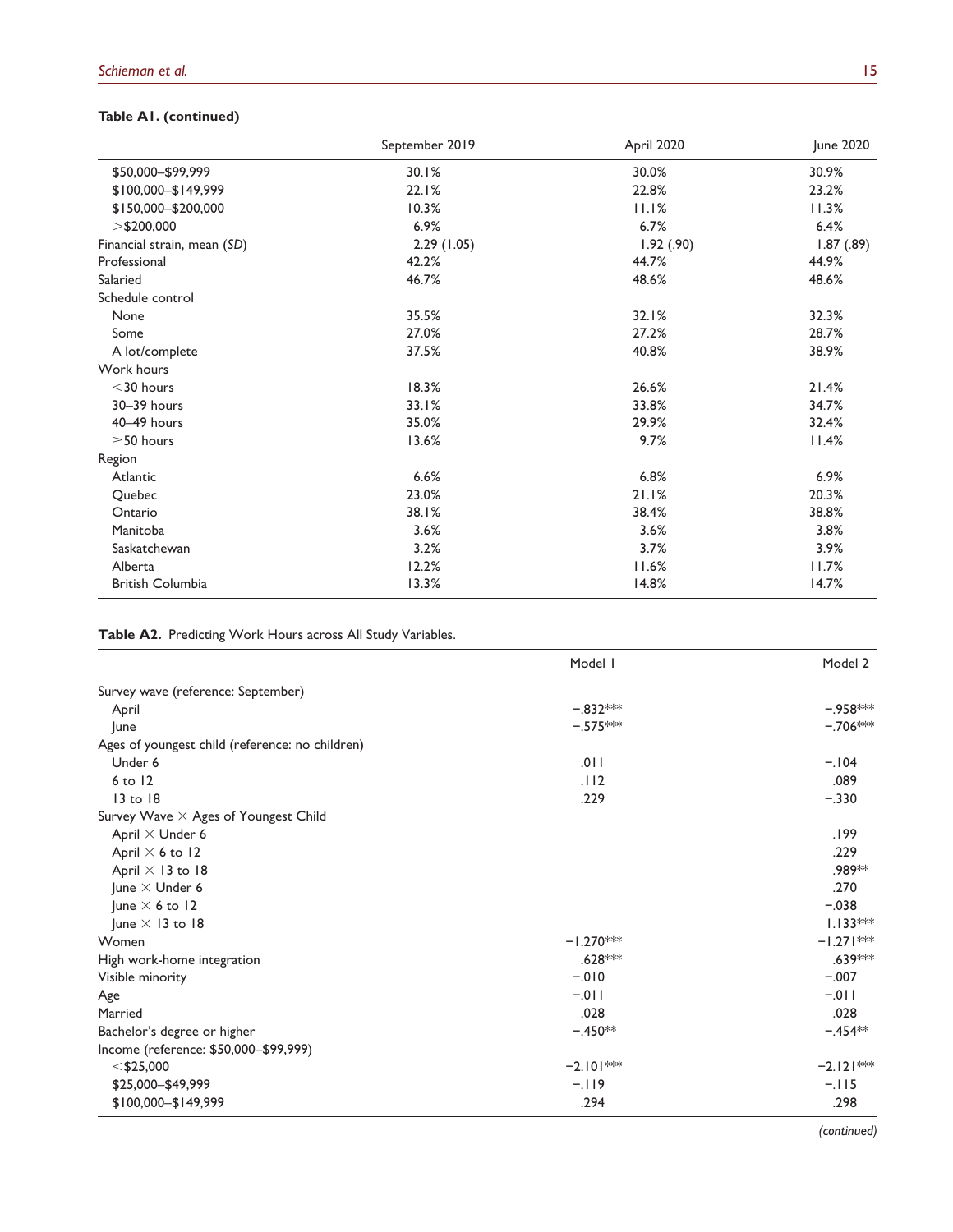## **Table A2. (continued)**

|                                    | Model I    | Model 2    |
|------------------------------------|------------|------------|
| \$150,000-\$200,000                | .740**     | .744**     |
| $>$ \$200,000                      | $1.377***$ | $1.388***$ |
| Financial strain                   | $-.022$    | $-.021$    |
| Professional                       | .025       | .024       |
| Salaried                           | $1.351***$ | $1.356***$ |
| Schedule control (reference: none) |            |            |
| Some                               | $-.183$    | $-.188$    |
| A lot/complete                     | $-.785***$ | $-797***$  |
| Region (reference: Ontario)        |            |            |
| Atlantic                           | .333       | .326       |
| Quebec                             | $-.748***$ | $-.750***$ |
| Manitoba                           | .180       | .161       |
| Saskatchewan                       | $.811*$    | $.818*$    |
| Alberta                            | .087       | .085       |
| <b>British Columbia</b>            | $-.056$    | $-.061$    |

*Note*: Ordinal logistic regression coefficients shown in the table.

\**p* < .05. \*\**p* < .01. \*\*\**p* < .001.

### **Table A3.** Predicting Attrition (Stopped Working or Dropped Out of Study).

|                                                 | <b>Stopped Working</b> |          | Dropped Out |            |
|-------------------------------------------------|------------------------|----------|-------------|------------|
|                                                 | April                  | June     | April       | June       |
| Work-life conflict                              | .080                   | $-.007$  | $-.029$     | .039       |
| Ages of youngest child (reference: no children) |                        |          |             |            |
| Under 6                                         | $-.099$                | .150     | .054        | .021       |
| $6$ to $12$                                     | $-.039$                | $-.615*$ | .253        | .171       |
| $13$ to $18$                                    | $-.009$                | $-.593$  | .244        | $-0.010$   |
| Women                                           | .208                   | .269     | .068        | $-.163$    |
| High work-home integration                      | $-.527*$               | $-168$   | .236        | .231       |
| Visible minority                                | $-.209$                | $-.172$  | $-.069$     | .089       |
| Age                                             | .006                   | $.020**$ | $-.028***$  | $-.026***$ |
| Married                                         | .132                   | $-.233$  | .149        | .134       |
| Bachelor's degree or higher                     | $-.229$                | $-.133$  | $-.064$     | $-.171$    |
| Income (reference: \$50,000-\$99,999)           |                        |          |             |            |
| $<$ \$25,000                                    | .224                   | .052     | $-.172$     | $-.143$    |
| \$25,000-\$49,999                               | .171                   | .253     | $-.112$     | .045       |
| \$100,000-\$149,999                             | $-.430$                | $-.266$  | .077        | .087       |
| \$150,000-\$200,000                             | $-.452$                | .200     | .003        | $-.041$    |
| $>$ \$200,000                                   | $-516$                 | $-.008$  | .395        | .728 ***   |
| Financial strain                                | .034                   | $.155*$  | $.134*$     | $.142**$   |
| Professional                                    | $-.752***$             | $-.322$  | $-.111$     | $-.087$    |
| Salaried                                        | $-.249$                | $-.148$  | $-.099$     | .003       |
| Schedule control (reference: none)              |                        |          |             |            |
| Some                                            | .017                   | .146     | $-.023$     | .043       |
| A lot/complete                                  | .077                   | $-.378*$ | $-.073$     | .006       |
| Work hours (reference: 40-49 hours)             |                        |          |             |            |
| $<$ 30 hours                                    | .433                   | .846 *** | $-.097$     | .153       |
| 30-39 hours                                     | $-.436*$               | $-.209$  | $-.100$     | $-.101$    |
| $\geq$ 50 hours                                 | $-.231$                | $-.218$  | .218        | $-.078$    |

*(continued)*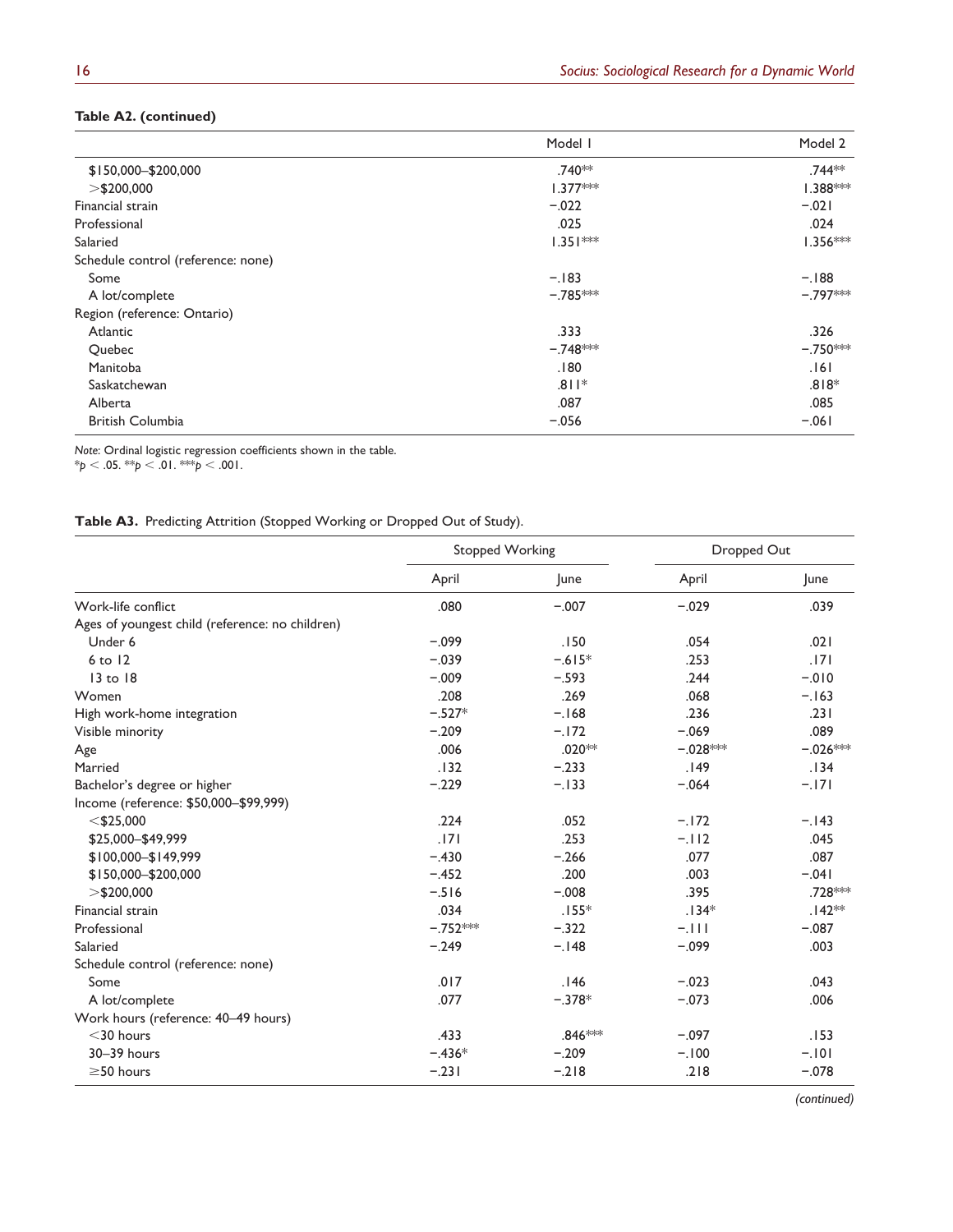#### **Table A3. (continued)**

|                             | Stopped Working |         | Dropped Out |             |
|-----------------------------|-----------------|---------|-------------|-------------|
|                             | April           | lune    | April       | <b>June</b> |
| Region (reference: Ontario) |                 |         |             |             |
| Atlantic                    | $-.512$         | $-.366$ | $-.148$     | $-0.016$    |
| Quebec                      | $-.491$         | $-.328$ | $.432***$   | $.463***$   |
| Manitoba                    | $-.266$         | .139    | $-.269$     | $-.269$     |
| Saskatchewan                | $-.931$         | $-.829$ | $-.582*$    | $-.520$     |
| Alberta                     | .180            | .007    | $-.026$     | .066        |
| <b>British Columbia</b>     | $-.143$         | $-.158$ | $-.296$     | $-.238$     |

*Note*: Ordered logistic regression coefficients shown in the table.

 $*_{p}$  < .05.  $*_{p}$  < .01.  $*_{p}$  < .001.

#### **Funding**

The author(s) disclosed receipt of the following financial support for the research, authorship, and/or publication of this article: Funding from the University of Toronto COVID-19 Action Initiative 2020 and Tri-Council Bridge funding supports this research (Scott Schieman, principal investigator).

#### **ORCID iDs**

Scott Schieman **<https://orcid.org/0000-0003-2882-0417>** Philip J. Badawy **b** <https://orcid.org/0000-0001-8772-7859> Alex Bierman **b** <https://orcid.org/0000-0003-2573-0969>

#### **References**

- Allen, Tammy D., Eunae Cho, and Laurenz L. Meier. 2014. "Work-Family Boundary Dynamics." *Annual Review of Organizational Psychology and Organizational Behavior* 1:99–121.
- Allen, Tammy D., and Lisa M. Finkelstein. 2014. "Work-Family Conflict among Members of Full-Time Couples: An Examination of Family Life Stage, Gender, and Age." *Journal of Occupational Health Psychology* 19(3):376–84.
- Allen, Tammy D., David E. L. Herst, Carly S. Bruck, and Martha Sutton. 2000. "Consequences Associated with Work-to-Family Conflict: A Review and Agenda for Future Research." *Journal of Occupational Health Psychology* 5(2):278–308.
- Allen, Tammy D., and Angela Martin. 2017. "The Work-Family Interface: A Retrospective Look at 20 Years of Research in *JOHP*." *Journal of Occupational Health Psychology* 22(3):259–72.

Allison, Paul. 2001. *Missing Data*. Thousand Oaks, CA: Sage.

- Ashforth, Blake, E., Glen E. Kreiner, and Mel Fugate. 2000. "All in a Day's Work: Boundaries and Micro Role Transitions." *Academy of Management Review* 25(3):472–91.
- Ball, Jessica, and Kerry Daly, eds. (2012). *Father Involvement in Canada: Diversity, Renewal, and Transformation*. Vancouver, Canada: University of British Columbia Press.
- Bedeian, Arthur G., Beverly G. Burke, and Richard G. Moffett. 1988. "Outcomes of Work-Family Conflict among Married Male and Female Professionals." *Journal of Management* 14(3):475–491.
- Bellavia, Gina M., and Michael R. Frone. 2005. "Work-Family Conflict." Pp. 113–48 in *Handbook of Work Stress*, edited by

J. Barling, E. K. Kelloway, and M. R. Frone. Thousand Oaks, CA: Sage.

- Bianchi, Suzanne M., John P. Robinson, and Melissa A. Milkie. 2006. *The Changing Rhythms of American Family Life*. New York: Russell Sage.
- Blair-Loy, Mary. 2003. *Competing Devotions: Career and Family among Women Financial Executives*. Cambridge, MA: Harvard University Press.
- Burkett, Elinor. 2000. *The Baby Boom: How Family-Friendly American Cheats the Childless*. New York: Free Press.
- Carlson, Daniel L., Richard Petts, and Joanna R. Pepin. 2020. "Changes in Parents' Domestic Labor during the COVID-19 Pandemic." *SocArXiv*. Retrieved December 13, 2020. [https://](https://osf.io/preprints/socarxiv/jy8fn/) [osf.io/preprints/socarxiv/jy8fn/](https://osf.io/preprints/socarxiv/jy8fn/).
- Cech, Erin A., and Lindsey T. O'Connor. 2017. "'Like Second-Hand Smoke': The Toxic Effect of Workplace Flexibility Bias for Workers' Health." *Community, Work & Family* 20(5):543–72
- Christiansen, Shawn, L., and Rob Palkovitz. 2001. "Why the 'Good Provider' Role Still Matters: Providing as a Form of Paternal Involvement." *Journal of Family Issues* 22(1):84–106.
- Clark, Sue C. 2000. "Work/Family Border Theory: A New Theory of Work/Family Balance." *Human Relations* 53(6):747–70.
- Collins, Caitlyn. 2020. *Making Motherhood Work: How Women Manage Careers and Caregiving*. Princeton, NJ: Princeton University Press.
- Coltrane, Scott. 1996. *Family Man: Fatherhood, Housework, and Gender Equity*. New York: Oxford University Press.
- Coontz, Stephanie. 1992. *The Way We Never Were: American Families and the Nostalgia Trap*. New York: Basic Books.
- Craig, Lyn, and Brendan Churchill. 2020. "Working and Caring at Home: Gender Differences in the Effects of Covid-19 on Paid and Unpaid Labor in Australia." *Feminist Economics*. doi:10.1 080/13545701.2020.1831039
- Dernberger, Brittany N., and Joanna R. Pepin. 2020. "Gender Flexibility, but Not Equality: Young Adults' Division of Labor Preferences." *Sociological Science* 7(2):36–56.
- Dizik, Alina. 2020. "How to Work from Home with Your Kids during Coronavirus." BBC, April 4. Retrieved December 13, 2020. [https://www.bbc.com/worklife/article/20200401-how](https://www.bbc.com/worklife/article/20200401-how-to-work-from-home-with-your-kids-during-coronavirus)[to-work-from-home-with-your-kids-during-coronavirus.](https://www.bbc.com/worklife/article/20200401-how-to-work-from-home-with-your-kids-during-coronavirus)
- Dumas, Tracy L., and Jeffrey Sanchez-Burks. 2015. "The Professional, the Personal, and the Ideal Worker: Pressures and Objectives Shaping the Boundary between Life Domains." *Academy of Management Annals* 9(1):803–43.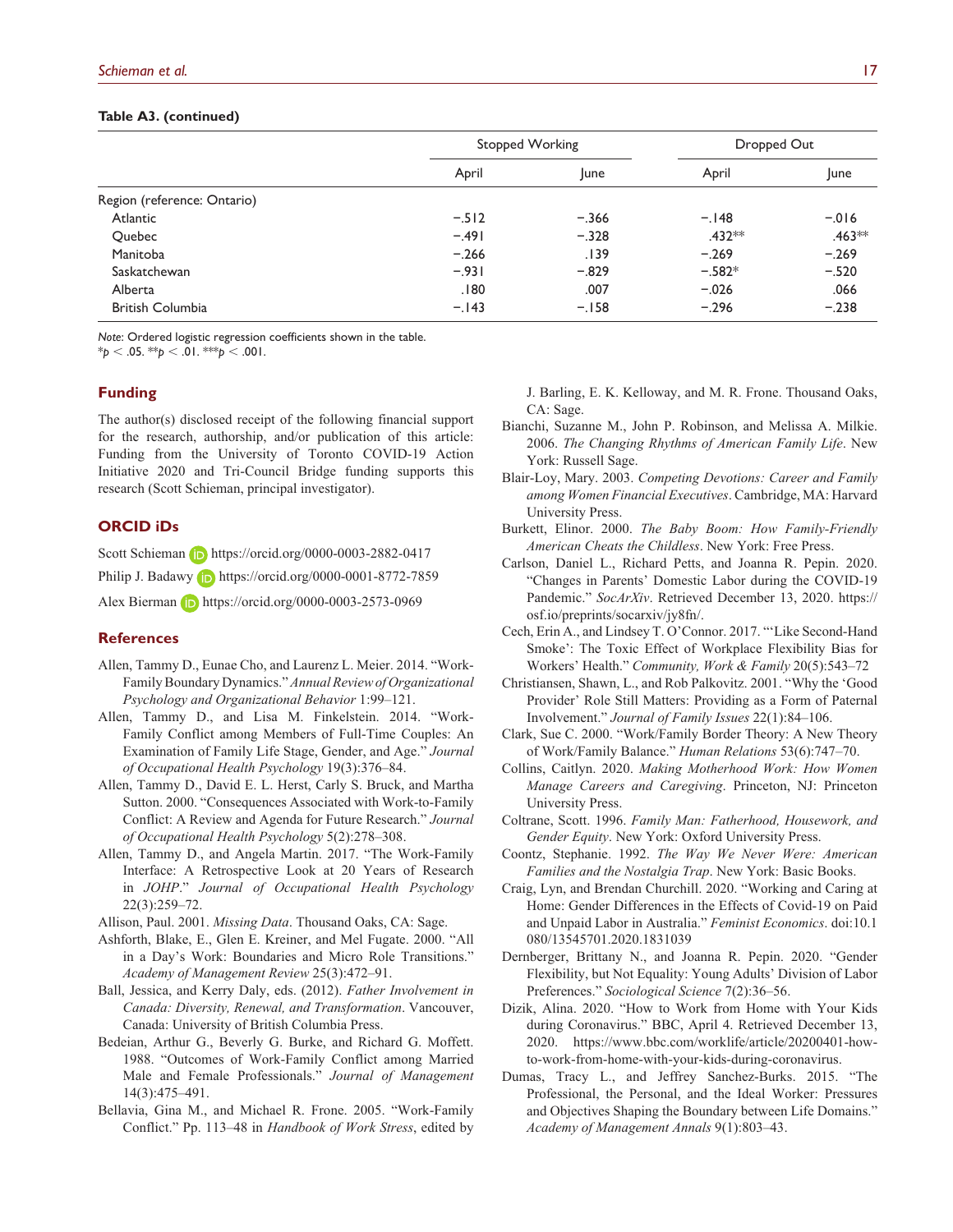- Dyer, W. J., Randal D. Day, and James M. Harper. 2014. "Father Involvement: Identifying and Predicting Family Members' Shared and Unique Perceptions." *Journal of Family Psychology* 28(4):516–28.
- Enders, Craig K. 2010. *Applied Missing Data Analysis*. New York: Guildford.
- Erickson, Jenet J., Giuseppe Martinengo, and E. Jeffrey Hill. 2010. "Putting Work and Family Experiences in Context: Differences by Family Life Stage." *Human Relations* 63(7):955–79.
- Fuller, Sylvia. 2018. "Segregation across Workplaces and the Motherhood Wage Gap: Why Do Mothers Work in Low-Wage Establishments?" *Social Forces* 96(4):1443–76.
- Gallacher, Guillermo, and Iqbal Hossain. 2020. "Remote Work and Employment Dynamics under COVID-19: Evidence from Canada." *Canadian Public Policy/Analyse de Politiques* 46(S1):S44–54.
- Government of Canada. 2020. "Coronavirus Disease (COVID-19): Outbreak Update.*"* Retrieved December 13, 2020. [https://](https://www.canada.ca/en/public-health/services/diseases/2019-novel-coronavirus-infection.html?topic=tilelink) [www.canada.ca/en/public-health/services/diseases/2019](https://www.canada.ca/en/public-health/services/diseases/2019-novel-coronavirus-infection.html?topic=tilelink) [novel-coronavirus-infection.html?topic=tilelink.](https://www.canada.ca/en/public-health/services/diseases/2019-novel-coronavirus-infection.html?topic=tilelink)
- Greenhaus, Jeffrey, H., and Nicholas J. Beutell. 1985. "Sources of Conflict between Work and Family Roles." *Academy of Management Review* 10(1):76–88.
- Guppy, Neil, Larissa Sakumoto, and Rima Wilkes. 2019. "Social Change and the Gendered Division of Household Labor in Canada." *Canadian Review of Sociology* 56(2):178–203.
- Hays, Sharon. 1996. *The Cultural Contradictions of Motherhood*. New Haven, CT: Yale University Press.
- Hill, E. Jeffrey, Brent C. Miller, Sara P. Weiner, and Joe Colihan. 1998. "Influences of the Virtual Office on Aspects of Work and Work/Life Balance." *Personnel Psychology* 51(3):667–83.
- Ho, Salarina. 2020. "When Will School Resume? What We Know, Province by Province." CTV News, May 4. Retrieved December 13, 2020. [https://www.ctvnews.ca/health/corona](https://www.ctvnews.ca/health/coronavirus/when-will-school-resume-what-we-know-province-by-province-1.4923667)[virus/when-will-school-resume-what-we-know-province-by](https://www.ctvnews.ca/health/coronavirus/when-will-school-resume-what-we-know-province-by-province-1.4923667)[province-1.4923667.](https://www.ctvnews.ca/health/coronavirus/when-will-school-resume-what-we-know-province-by-province-1.4923667)
- Houle, Patricia, Martin Turcotte, and Micheal Wendt. 2017. "Changes in Parents' Participation in Domestic Tasks and Care for Children from 1986–2015." Spotlight on Canadians: Results from the General Social Survey. Catalogue No. 89-652- X2017001. Ottawa: Statistics Canada.
- Johnstone, Hillary. 2020. "COVID-19 School Closures Throw Child Care, Work Placements into Doubt." CBC News, March 13. Retrieved December 13, 2020. [https://www.cbc.ca/news/](https://www.cbc.ca/news/canada/ottawa/ottawa-parents-students-react-school-closures-1.5496245) [canada/ottawa/ottawa-parents-students-react-school-clo](https://www.cbc.ca/news/canada/ottawa/ottawa-parents-students-react-school-closures-1.5496245)[sures-1.5496245.](https://www.cbc.ca/news/canada/ottawa/ottawa-parents-students-react-school-closures-1.5496245)
- Juric, Sam. 2020. "Some Schools Reopening to Help P.E.I Students Who Need Individualized Support, Give Respite to Families." CBC, April 30. Retrieved December 13, 2020. [https://www.](https://www.cbc.ca/news/canada/prince-edward-island/pei-respite-care-covid-19-1.5551198) [cbc.ca/news/canada/prince-edward-island/pei-respite-care](https://www.cbc.ca/news/canada/prince-edward-island/pei-respite-care-covid-19-1.5551198)[covid-19-1.5551198](https://www.cbc.ca/news/canada/prince-edward-island/pei-respite-care-covid-19-1.5551198).
- Kahn, Robert L., Donald M. Wolfe, Robert P. Quinn, J. Diedrick Snoek, and Robert A. Rosenthal. 1964. *Organizational Stress: Studies in Role Conflict and Ambiguity*. New York: John Wiley.
- Kelliher, Clare, Julia Richardson, and Galina Boiarintseva. 2019. "All of Work? All of Life? Reconceptualizing Work-Life Balance for the 21st Century." *Human Resource Management Journal* 29(2):97–112.
- Kelly, Erin L., Phyllis Moen, Michael Oakes, Wen Fan, Cassandra Okechukwu, Kelly D. Davis, Leslie B. Hammer, et al. 2014. "Changing Work and Work-Family Conflict: Evidence from the Work, Family, and Health Network." *American Sociological Review* 79(3):485–516.
- Kossek, Ellen E. 2016. "Managing Work-Life Boundaries in the Digital Age." *Organizational Dynamics* 45(3):258–70.
- Kossek, Ellen, E., and Susan J. Lambert. 2004. *Work and Life Integration: Organizational, Cultural, and Individual Perspectives*. London: Taylor & Francis.
- Kossek, Ellen E., Brenda A. Lautsch, and Susan C. Eaton. 2006. "Telecommuting, Control, and Boundary Management: Correlates of Policy Use and Practice, Job Control, and Work Family Effectiveness." *Journal of Vocational Behavior* 68(2):347–67.
- Kossek, Ellen, E., and Kyung-Hee Lee. 2017. "Work-Family Conflict and Work-Life Conflict." In: *Oxford Research Encyclopedia*. Retrieved December 13, 2020. [https://oxfordre.com/business/](https://oxfordre.com/business/view/10.1093/acrefore/9780190224851.001.0001/acrefore-9780190224851-e-52) [view/10.1093/acrefore/9780190224851.001.0001/acrefore-](https://oxfordre.com/business/view/10.1093/acrefore/9780190224851.001.0001/acrefore-9780190224851-e-52)[9780190224851-e-52.](https://oxfordre.com/business/view/10.1093/acrefore/9780190224851.001.0001/acrefore-9780190224851-e-52)
- Kossek, Ellen E., Raymond A. Noe, and Beverly J. DeMarr. 1999. "Work-Family Role Synthesis: Individual and Organizational Determinants." *International Journal of Conflict Management* 10(2):102–29.
- Landivar, Liana C., Leah Ruppanner, William J. Scarborough, and Caitlyn Collins. 2020. "Early Signs Indicate That COVID-19 Is Exacerbating Gender Inequality in the Labor Force." *Socius* 6. Retrieved December 13, 2020. [https://journals.sagepub.com/](https://journals.sagepub.com/doi/full/10.1177/2378023120947997) [doi/full/10.1177/2378023120947997](https://journals.sagepub.com/doi/full/10.1177/2378023120947997).
- Lewis, Helen. 2020. "The Coronavirus Is a Disaster for Feminism." *The Atlantic*, March 19. Retrieved December 13, 2020. [https://](https://www.theatlantic.com/international/archive/2020/03/feminism-womens-rights-coronavirus-covid19/608302/) [www.theatlantic.com/international/archive/2020/03/feminism](https://www.theatlantic.com/international/archive/2020/03/feminism-womens-rights-coronavirus-covid19/608302/)[womens-rights-coronavirus-covid19/608302/](https://www.theatlantic.com/international/archive/2020/03/feminism-womens-rights-coronavirus-covid19/608302/).
- Marshall, Katherine. 2011. "Generational Change in Paid and Unpaid Work." Catalogue No. 11-008-X. Ottawa: Statistics Canada.
- McCarthy, Ellen, Caitlin Gibson, Helenda Andrews-Dyer, and Amy Joyce. 2020. "A Working Mom's Quarantine Life." *The Washington Post*, May 6. Retrieved December 13, 2020. [https://](https://www.washingtonpost.com/lifestyle/2020/05/06/coronavirus-pandemic-working-moms-quarantine-life/?arc404=true) [www.washingtonpost.com/lifestyle/2020/05/06/coronavirus](https://www.washingtonpost.com/lifestyle/2020/05/06/coronavirus-pandemic-working-moms-quarantine-life/?arc404=true)[pandemic-working-moms-quarantine-life/?arc404=true.](https://www.washingtonpost.com/lifestyle/2020/05/06/coronavirus-pandemic-working-moms-quarantine-life/?arc404=true)
- Messacar, Derek, René Morrissette, and Zechuan Deng. 2020. "Inequality in the Feasibility of Working from Home during and after COVID-19." Ottawa: Statistics Canada.
- Milkie, Melissa A., Suzanne M. Bianchi, Marybeth J. Mattingly, and John P. Robinson. 2002. "Gendered Division of Childrearing: Ideals, Realities, and the Relationship to Parental Well-Being." *Sex Roles* 47(1):21–38.
- Moen, Phyllis, and Patricia V. Roehling. 2005. *The Career Mystique: Cracks in the American Dream*. Boulder, CO: Rowman & Littlefield.
- Moyser, Melissa, and Amanda Burlock. 2018. "Time Use: Total Work Burden, Unpaid Work, and Leisure." Women in Canada: A Gender-Based Statistical Report. Catalogue No. *89-503-X*. Ottawa: Statistics Canada.
- Nippert-Eng, Christina E. 1996. *Home and Work: Negotiating Boundaries through Everyday Life*. Chicago: University of Chicago Press.
- O'Connor, Lindsey T., and Erin A. Cech. 2018. "Not Just a Mother's Problem: The Consequences of Perceived Workplace